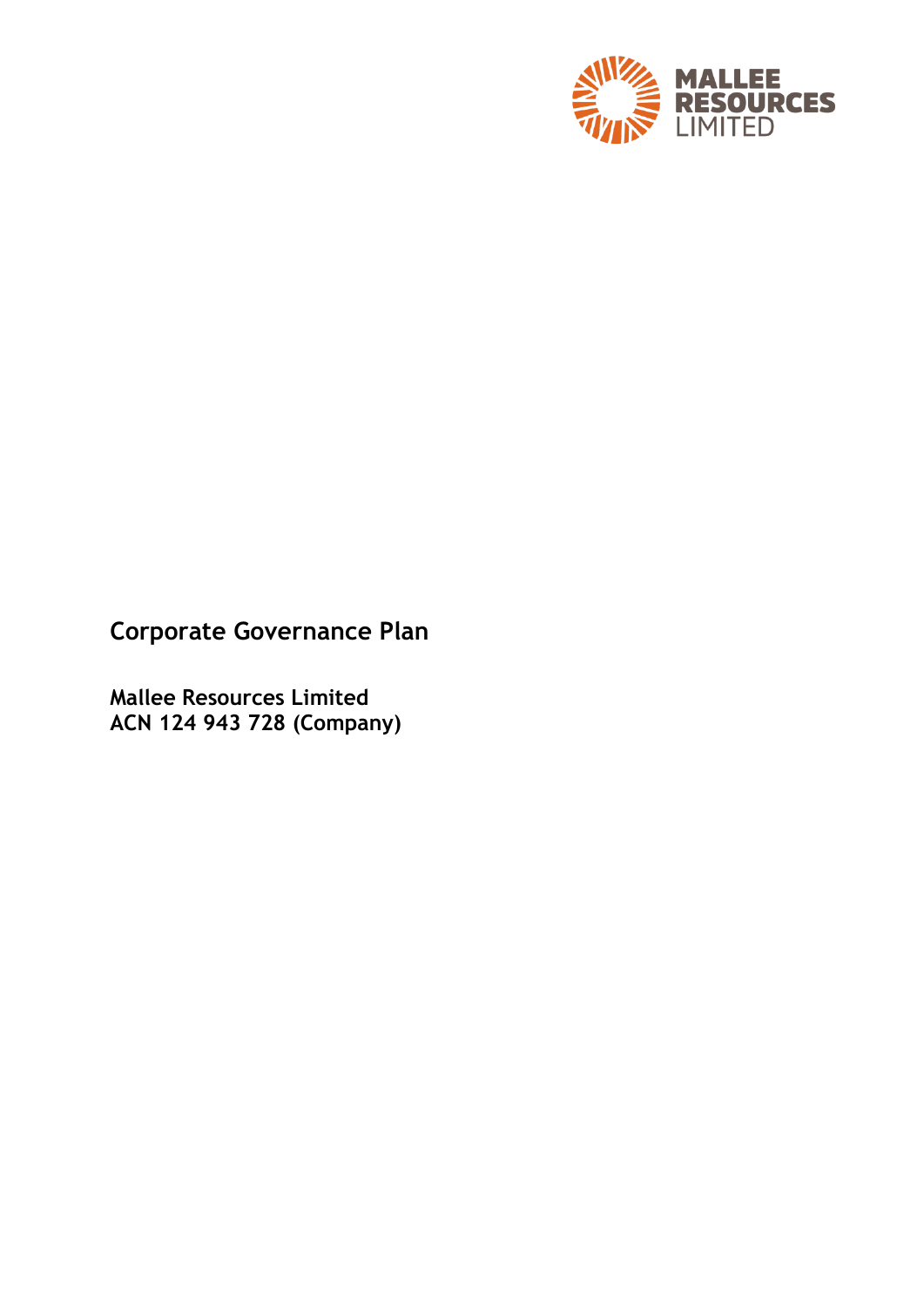

# **Table of Contents**

| Clause                                       | Page No |
|----------------------------------------------|---------|
|                                              |         |
|                                              |         |
| 1.                                           |         |
| 2.<br>2.1<br>2.2<br>2.3<br>2.4<br>2.5<br>2.6 |         |
| 3.<br>3.1<br>3.2<br>3.3<br>3.4               |         |
| $\overline{4}$ .<br>4.1<br>4.2               |         |
| 5.                                           |         |
| 6.                                           |         |
|                                              |         |
| 1.<br>1.2<br>1.3<br>1.4<br>1.5<br>1.6        |         |
| 2.<br>2.1<br>2.2                             |         |
| 3.<br>3.1<br>3.2                             |         |
| 4.                                           |         |
| 5.                                           |         |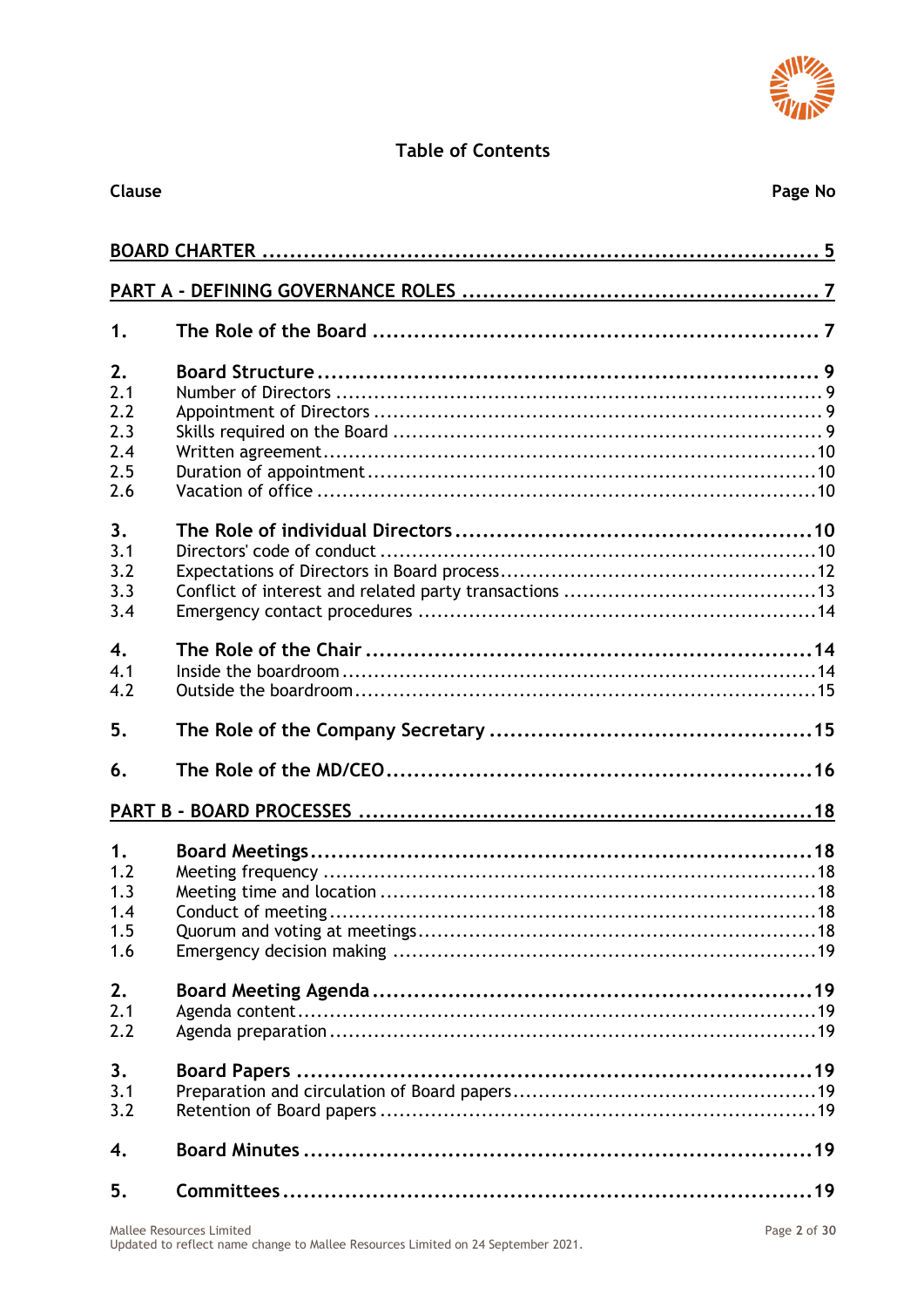

# **Table of Contents**

| Clause                                |                                                                | Page No |  |
|---------------------------------------|----------------------------------------------------------------|---------|--|
|                                       |                                                                |         |  |
| 1.                                    |                                                                |         |  |
| 2.<br>2.1<br>2.2<br>2.3               | Protocol for interaction with internal and external parties 21 |         |  |
| 3.                                    |                                                                |         |  |
| 4.                                    |                                                                |         |  |
| 5.<br>5.1<br>5.2                      |                                                                |         |  |
|                                       |                                                                |         |  |
| 1.<br>1.1<br>1.2<br>1.3<br>1.4<br>2.  |                                                                |         |  |
| 2.1<br>2.2<br>2.3<br>2.4              |                                                                |         |  |
| 3.<br>3.1<br>3.2<br>3.3<br>3.4<br>3.5 |                                                                |         |  |
| 4.<br>4.1<br>4.2<br>4.3<br>4.4<br>4.5 |                                                                |         |  |
| 5.                                    |                                                                |         |  |
| 6.                                    |                                                                |         |  |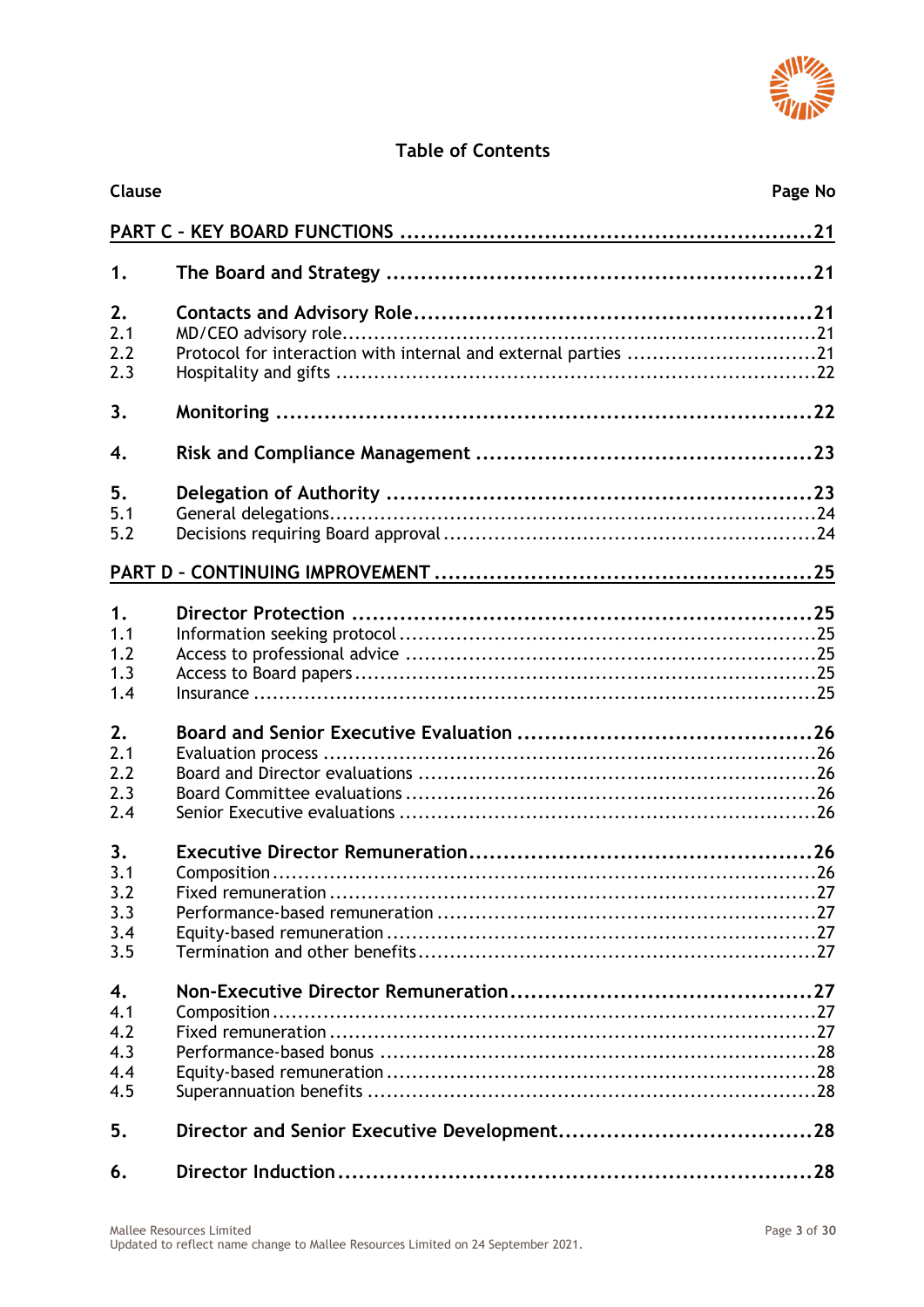

## **Table of Contents**

| <b>Clause</b> | Page No |
|---------------|---------|
|               |         |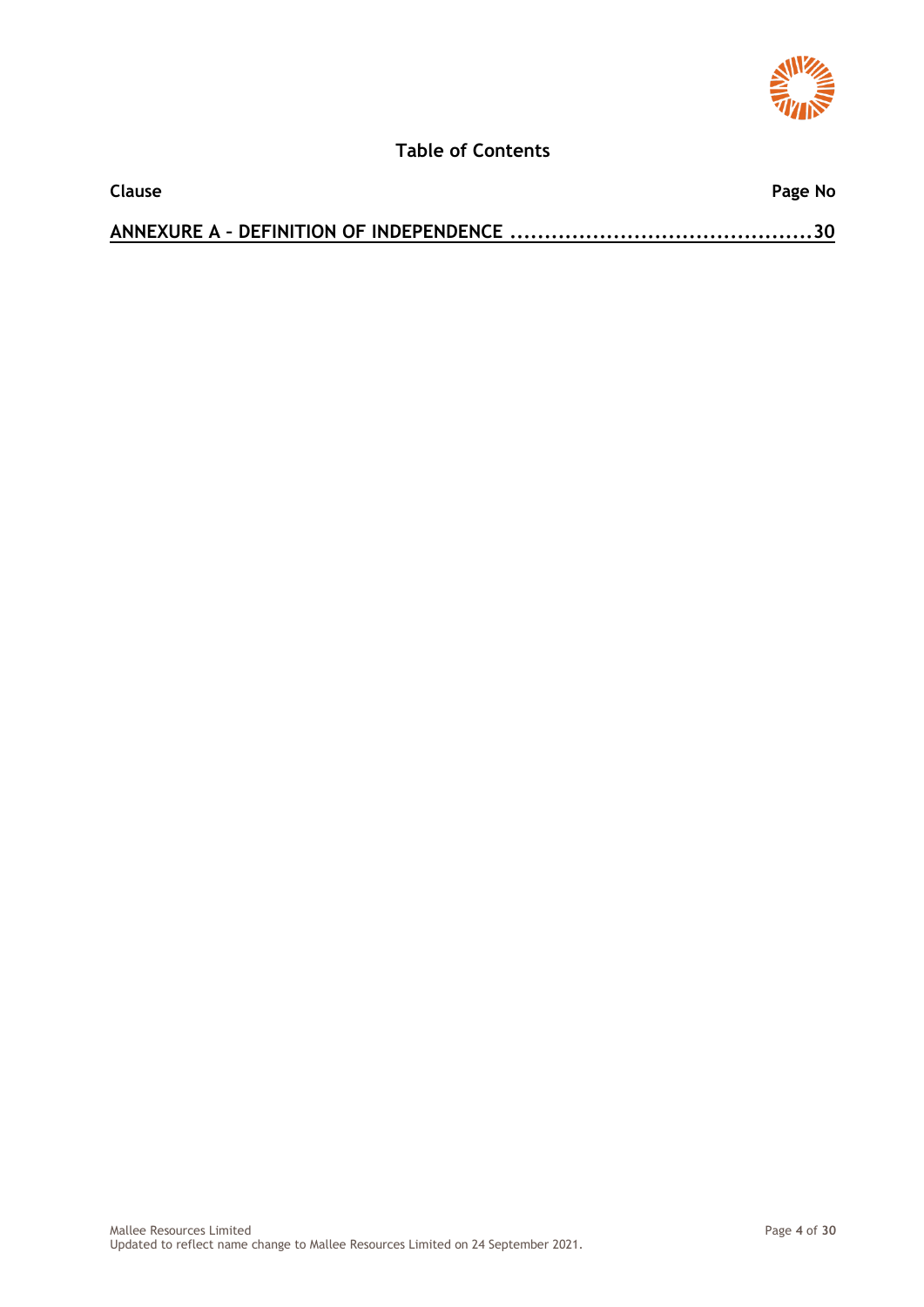

# **BOARD CHARTER**

#### <span id="page-4-0"></span>**Introduction**

The Board of the Company (**Board**) has the ultimate responsibility to its shareholders for the strategy and performance of the Company in general. The Board is dedicated to fulfilling these duties in a lawful and professional manner, and with the utmost integrity and objectivity. As such, the Board actively pursues best practice governance processes.

Good governance policies and processes are critical for ensuring that the Company is governed in the best interests of the Company as a whole. With this point in mind, the Board has decided to articulate and formalise the corporate governance framework within which the Company operates.

This document outlines the Company's corporate governance policy in the form of a Board Charter, which is a written policy document that defines the respective roles, responsibilities and authorities of the Board, both individually and collectively, and of management in setting the direction, management and the control of the organisation. As such, it establishes the guidelines within which the Directors and Officers are to operate as they carry out their respective roles. It does not in any way constitute legal advice or act as a substitute for legal advice.

The Board is cognisant of the Company's current size, nature and scale of activities and that it currently may not comply with all of the Corporate Governance Principles and Recommendations (3rd Edition) published by the ASX Corporate Governance Council. However, the Company will state in its Annual Report its current position on these matters and a regular review will be undertaken to assess the applicability of the current procedures.

The purpose of this Board Charter is to document the policies upon which the Board has decided to meet its legal and other responsibilities.

The Company's Board Charter has four major sections:

- (a) Section 2 Defining Governance Roles;
- (b) Section 3 Board Processes;
- (c) Section 4 Key Board Functions; and
- (d) Section 5 Continuing Improvement.

While it is acknowledged that good governance is an important component of a successful company, it is also recognised that it is contingent upon the context in which it is practiced. Therefore, corporate governance needs to be a dynamic process. This Charter will need to be regularly reviewed and updated to reflect changes in the legal framework within which the Company operates, and amendments and developments in Board policies and procedures. It is the responsibility of the Company Secretary to ensure that the Board is consulted regarding any changes and updates, that the Charter is kept current and is reviewed and amended on a yearly basis, and that all Board members are provided with the latest versions of the Charter.

The Company recognises the overriding importance of its legal obligations which arise from various sources. Accordingly, nothing in this Charter must conflict with the Company's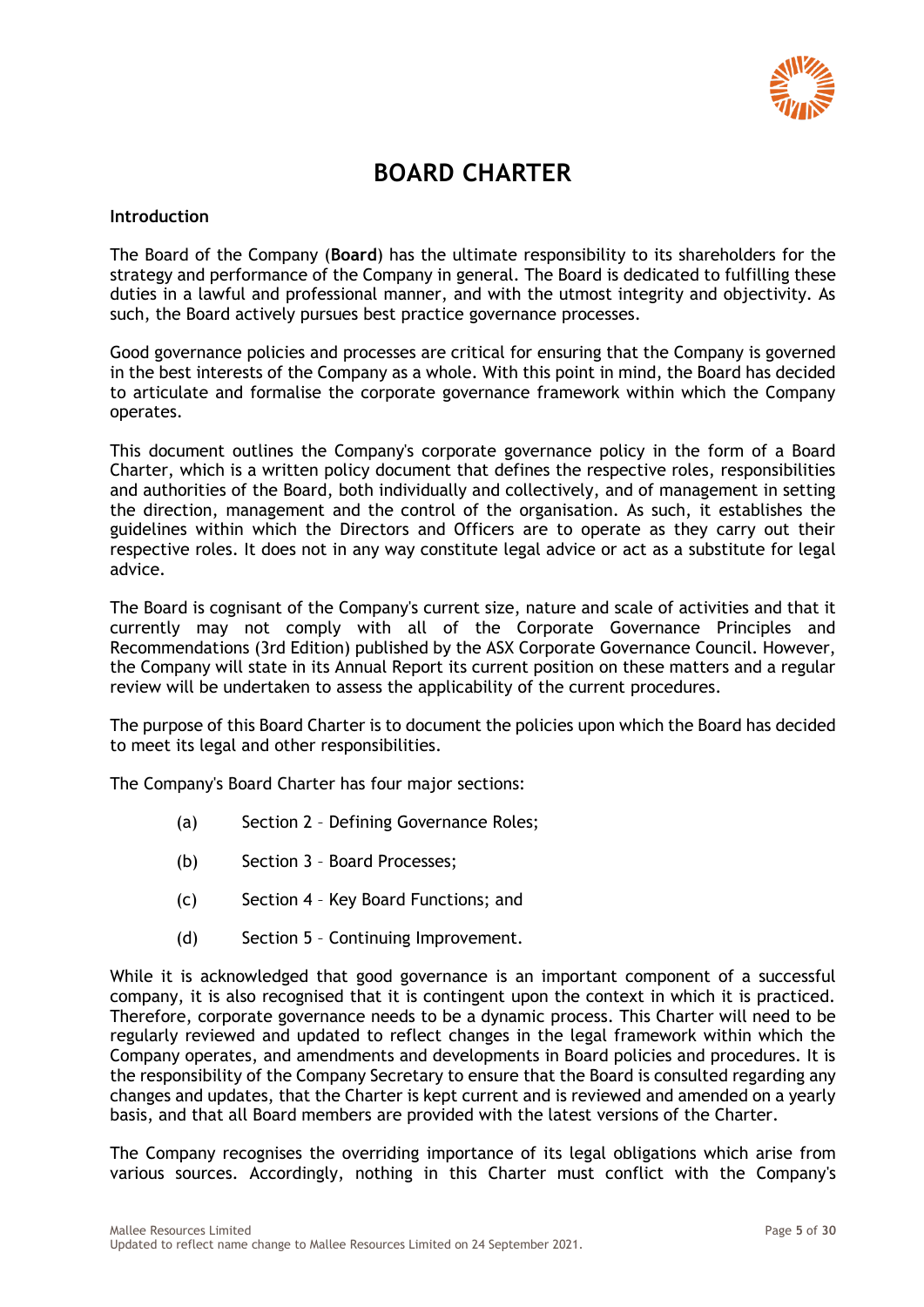

Constitution (**Constitution**), the Corporations Act or the ASX Listing Rules. If such a conflict occurs, the Constitution, Corporations Act and the ASX Listing Rules shall prevail.

Any reference to gender in this Charter should be interpreted as applicable to both males and females.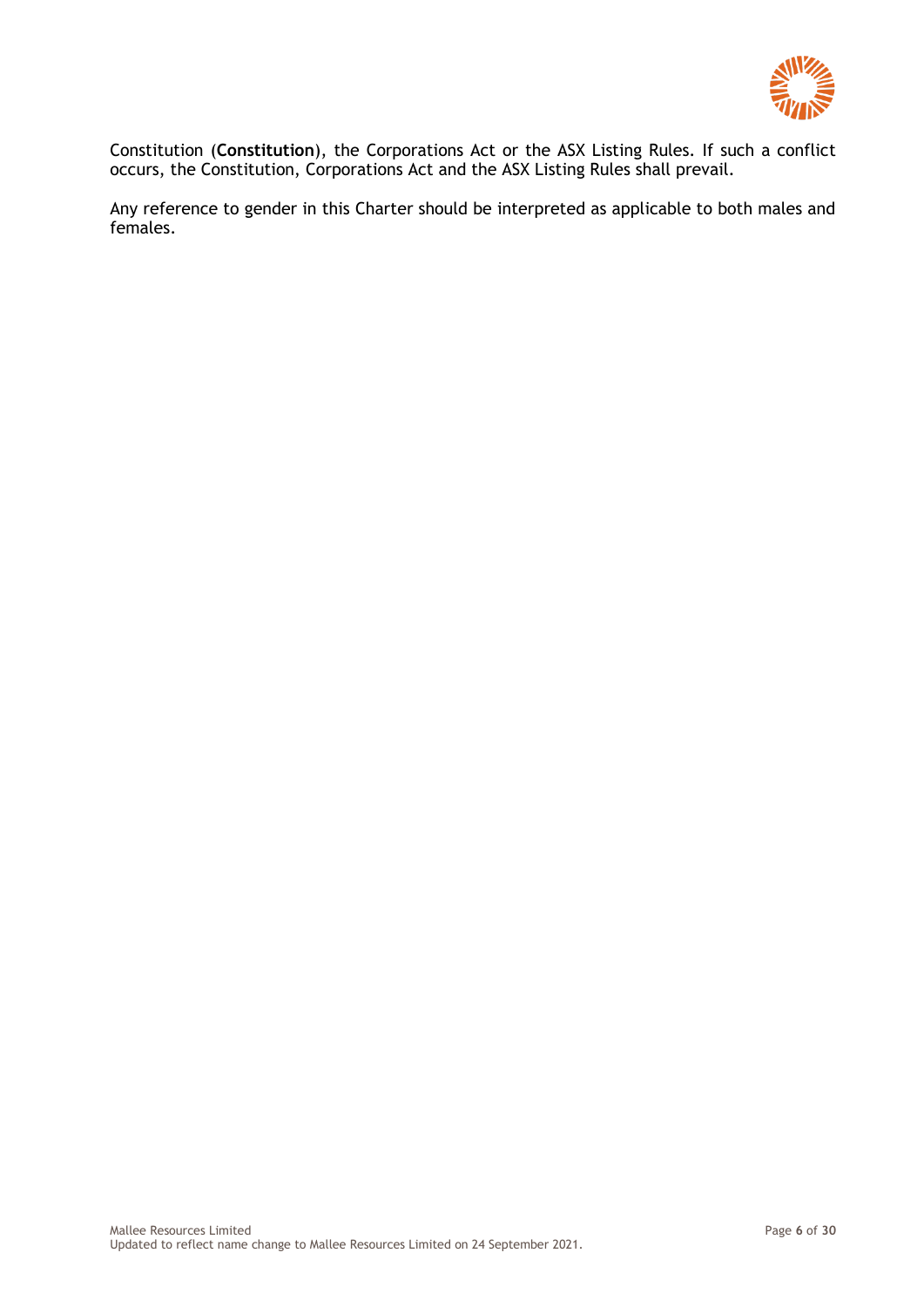

# <span id="page-6-1"></span><span id="page-6-0"></span>**1. The Role of the Board**

The Board is ultimately responsible for all matters relating to the running of the Company.

The Board's role is to govern the Company rather than to manage it. In governing the Company, the Directors must act in the best interests of the Company as a whole. It is the role of Senior Management to manage the Company in accordance with the direction and delegations of the Board and the responsibility of the Board to oversee the activities of management in carrying out these delegated duties. Thus, except when dealing with specific management delegations of individual Directors (particularly Executive Directors), it is misleading to refer to the management function of the Board.

The Board has the final responsibility for the successful operations of the Company. In general, it is responsible for, and has the authority to determine, all matters relating to the policies, practices, management and operations of the Company. It is required to do all things that may be necessary to be done in order to carry out the objectives of the Company. In carrying out its governance role, the main task of the Board is to drive the performance of the Company. The Board must also ensure that the Company complies with all of its contractual, statutory and any other legal obligations, including the requirements of any regulatory body.

Without intending to limit this general role of the Board, the principal functions and responsibilities of the Board include the following:

- (a) providing leadership to the Company by:
	- (i) guiding the development of an appropriate culture and values for the Company through the establishment and review of Codes of Conduct, rules and procedures to enforce ethical behaviour and provide guidance on appropriate work methods; and
	- (ii) always acting in a manner consistent with the Company's culture and Code of Conduct;
- (b) overseeing the development and implementation of an appropriate strategy by:
	- (i) working with the Senior Management team to ensure that an appropriate strategic direction and array of goals are in place;
	- (ii) regularly reviewing and amending or updating the Company's strategic direction and goals;
	- (iii) ensuring that an appropriate set of internal controls are implemented and reviewed regularly;
	- (iv) when required, overseeing planning activities including the development and approval of strategic plans, annual plans; annual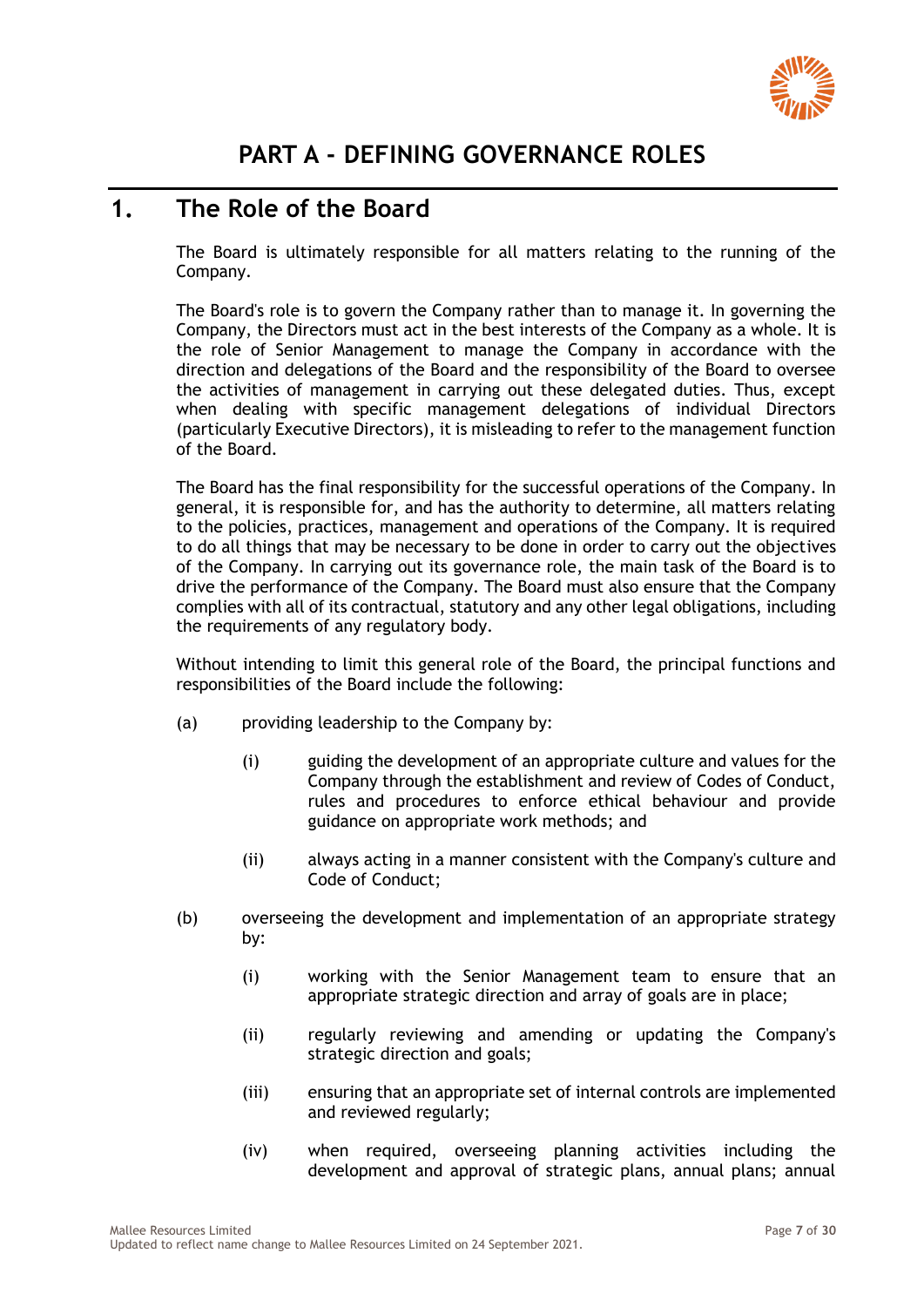

corporate budgets and long-term budgets including operating budgets, capital expenditure budgets and cash flow budgets;

- (v) reviewing the progress and performance of the Company in meeting these plans and corporate objectives, including reporting the outcome of such reviews on at least an annual basis;
- (c) overseeing the control and accountability systems that ensure the Company is progressing towards the goals set by the Board and in line with the Company's purpose, the agreed corporate strategy, legislative requirements and community expectations;
- (d) ensuring corporate accountability to the shareholders primarily through adopting an effective shareholder communications strategy, encouraging effective participation at general meetings and, through the Chair, being the key interface between the Company and its shareholders;
- (e) ensuring robust and effective risk management, compliance and control systems (including legal compliance) are in place and operating effectively;
- (f) appointing, and where necessary removing and/or replacing, the Chair;
- (g) being responsible for the Company's senior management and personnel including:
	- (i) directly managing the performance of the Chief Executive Officer (**CEO**), and/or Managing Director (MD) as the case maybe, including:
		- (A) appointing and remunerating the CEO and/or MD;
		- (B) providing advice and counsel to the CEO and/or MD including formal reviews and feedback on his or her performance; and
		- (C) overseeing the development or removal of the CEO and/or MD, where necessary;
	- (ii) ratifying the appointment, the terms and conditions of the appointment and, where appropriate, removal of the Chief Financial Officer (**CFO**) and/or Company Secretary and other senior executives;
	- (iii) ensuring that an appropriate succession plan for the CEO/MD, CFO and Company Secretary is in place; and
	- (iv) when required, ensuring appropriate human resource systems (including OH&S systems) are in place to ensure the well-being and effective contribution of all employees;
- (h) delegating appropriate powers to the CEO/MD, management and committees to ensure the effective day-to-day management of the business and monitoring the exercise of these powers; and
- (i) making all decisions outside the scope of these delegated powers.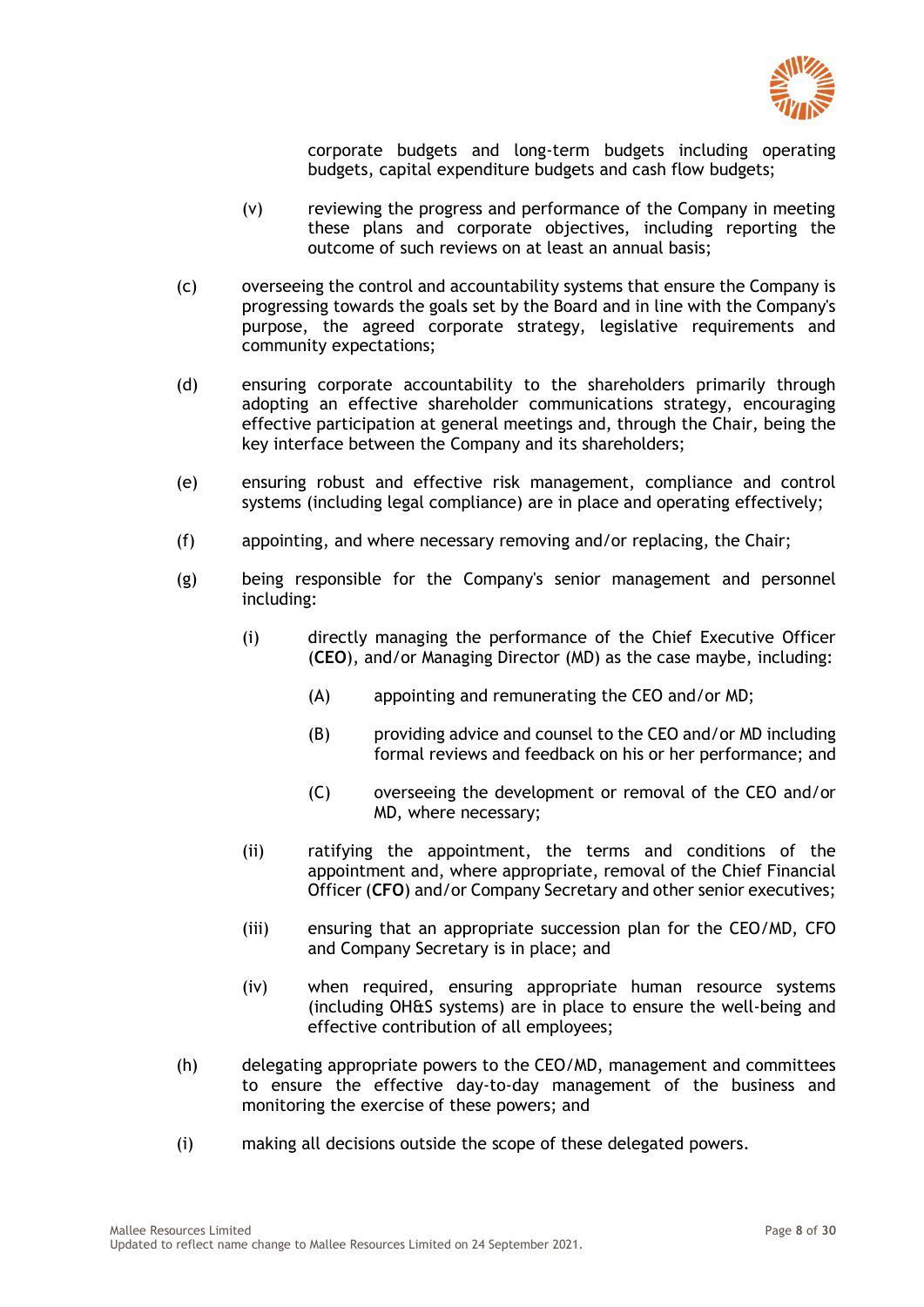

The detail of some Board functions will be handled through Board Committees as and when the size and scale of operations requires such committees. However, the Board as a whole is responsible for determining the extent of powers residing in each Committee and is ultimately responsible for accepting, modifying or rejecting Committee recommendations.

# <span id="page-8-0"></span>**2. Board Structure**

### <span id="page-8-1"></span>**2.1 Number of Directors**

The Board has determined that, consistent with the size of the Company and its activities, the Board shall be comprised of a minimum of three (3) Directors.

The Board's policy is that the majority of Directors shall be independent, nonexecutive Directors at a time when the size of the Company and its activities warrants such a structure. This will ensure that all Board discussions or decisions have the benefit of outside views and experience, and that the majority of Directors will be free of any interests or influences that could, or could reasonably be perceived to, materially interfere with the Director's ability to act in the best interests of the Company.

The Board has adopted the definition of independence set out in the ASX Corporate Governance Council Corporate Governance Principles and Recommendations (3rd Edition) as set out in Annexure A.

The independence of the Company's Non-Executive Directors will be assessed on an ongoing basis.

In the opinion of the Board, all Directors should bring specific skills and experience that add value to the Company.

When considering the potential reappointment of an existing director, the Board will take into account its skills matrix which sets out the mix of skills and diversity that the Board currently has or is looking to achieve in its membership.

When considering vacancies, the Board will take into account a candidate's capacity to enhance the skills matrix and experience of the Board.

### <span id="page-8-2"></span>**2.2 Appointment of Directors**

The Company may, by ordinary resolution, increase or decrease the number of Directors and may also determine in what rotation the increased or decreased number is to go out of office and otherwise in accordance with the Constitution. The Company will undertake appropriate checks before appointing a person and provide security holders with all material information in its possession relevant to a decision on whether or not to elect or re-elect a Director.

### <span id="page-8-3"></span>**2.3 Skills required on the Board**

The Board will review capabilities, technical skills and personal attributes of its directors. It will normally review the Board's composition against those attributes and recommend any changes in Board composition that may be required. An essential component of this will be the time availability of Directors.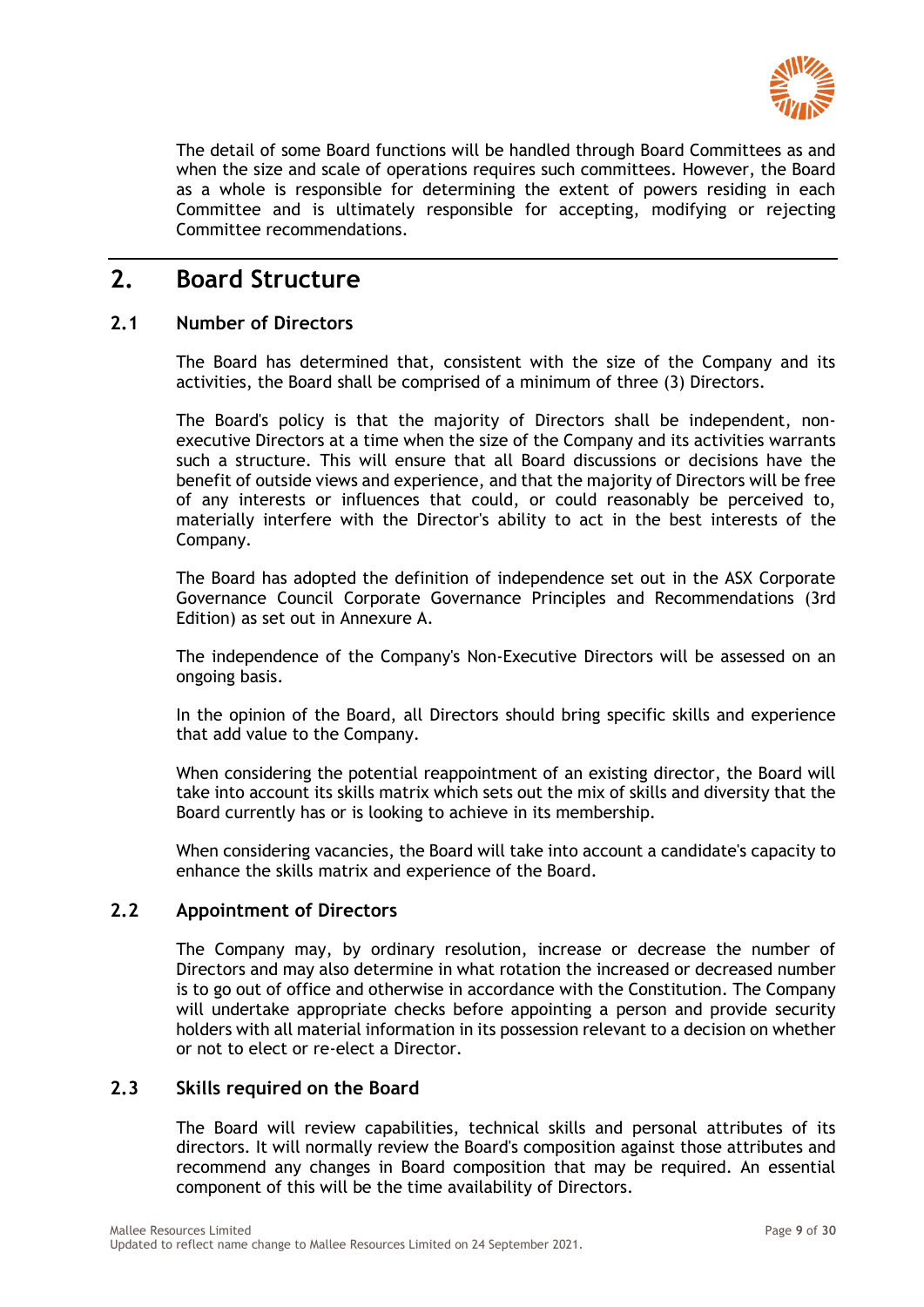

### <span id="page-9-0"></span>**2.4 Written agreement**

The Company shall have a written agreement with each Director and senior executive setting out the terms of their appointment.

### <span id="page-9-1"></span>**2.5 Duration of appointment**

In the interest of ensuring a continual supply of new talent to the Board, non- executive Directors will serve for a maximum of 10 years unless there are exceptional circumstances. The exception to this policy is that a Director who is serving as Chair at the conclusion of the usual maximum term may serve an additional term in that role. If a Director has served in their position for more than 10 years, the Board will regularly assess if their independence may have been compromised.

### <span id="page-9-2"></span>**2.6 Vacation of office**

Subject to clause [2.5,](#page-9-1) it is envisaged that Directors shall remain on the Board until required to vacate the office by law or as detailed in the Constitution.

# <span id="page-9-3"></span>**3. The Role of individual Directors**

As members of the peak decision-making body in the Company, Directors share ultimate responsibility for the Company's overall success. Therefore, Directors have an individual responsibility to ensure that the Board is undertaking its responsibilities. Directors need to ensure that the Board is providing:

- (a) leadership to the Company, particularly in the areas of ethics and culture;
- (b) a clear and appropriate strategic direction;
- (c) accountability to key stakeholders, particularly shareholders;
- (d) oversight of policies;
- (e) oversight of all control and accountability systems including all financial operations and solvency, risk management and compliance;
- (f) an effective senior management team and appropriate personnel policies as and when required; and
- (g) timely and effective decisions on matters reserved to it.

### <span id="page-9-4"></span>**3.1 Directors' code of conduct**

In accordance with legal requirements and agreed ethical standards, Directors and key executives of the Company:

- (a) will act honestly, in good faith and in the best interests of the whole Company;
- (b) owe a fiduciary duty to the Company as a whole;
- (c) have a duty to use due care and diligence in fulfilling the functions of office and exercising the powers attached to that office;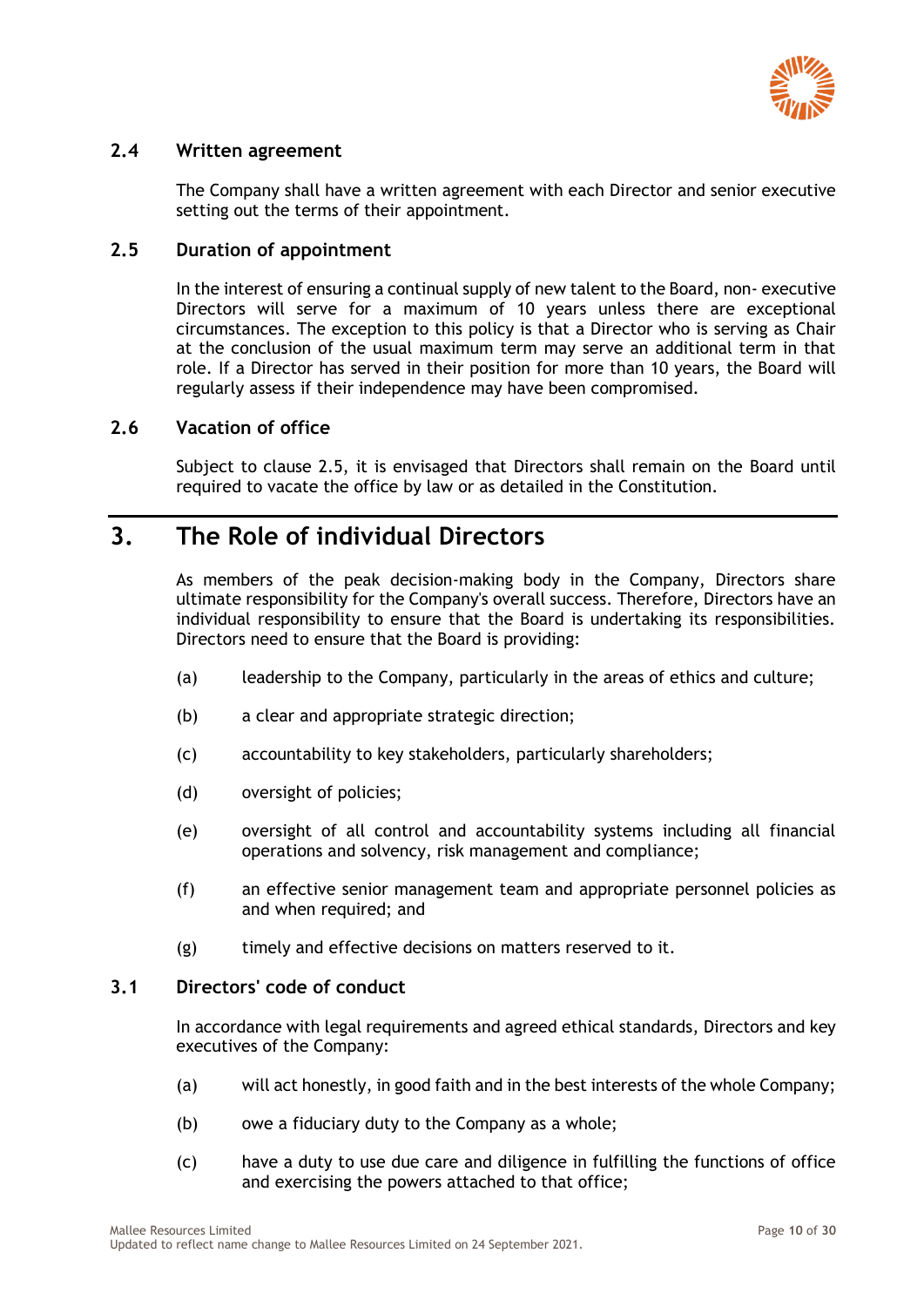

- (d) will undertake diligent analysis of all proposals placed before the Board;
- (e) will act with a level of skill expected from directors and key executives of a publicly listed company;
- (f) will use the powers of office for a proper purpose, in the best interests of the Company as a whole;
- (g) will demonstrate commercial reasonableness in decision making;
- (h) will not make improper use of information acquired as Directors and key executives;
- (i) will not disclose non-public information except where disclosure is authorised or legally mandated;<sup>1</sup>
- (j) will keep confidential, information received in the course of the exercise of their duties and such information remains the property of the Company from which it was obtained and it is improper to disclose it, or allow it to be disclosed, unless that disclosure has been authorised by the person from whom the information is provided, or is required by law;
- $(k)$  will not take improper advantage of the position of Director<sup>2</sup> or use the position for personal gain or to compete with the Company;
- (l) will not take advantage of Company property or use such property for personal gain or to compete with the Company;
- (m) will protect and ensure the efficient use of the Company's assets for legitimate business purposes;<sup>1</sup>
- (n) will not allow personal interests, or the interest of any associated person, to conflict with the interests of the Company;
- (o) have an obligation to be independent in judgment and actions and directors will take all reasonable steps to be satisfied as to the soundness of all decisions of the Board;
- (p) will make reasonable enquiries to ensure that the Company is operating efficiently, effectively and legally, towards achieving its goals;
- (g) will not engage in conduct likely to bring discredit upon the Company:<sup>2</sup>
- (r) will encourage fair dealing by all employees with the Company's customers, suppliers, competitors and other employees as and when those dealings  $occur$ :<sup>1</sup>
- (s) will encourage the reporting of unlawful/unethical behaviour and actively promote ethical behaviour and protection for those who report violations in good faith; $<sup>1</sup>$ </sup>
- (t) will give their specific expertise generously to the Company; and
- (u) have an obligation, at all times, to comply with the spirit, as well as the letter of the law and with the principles of this  $Code<sup>2</sup>$ .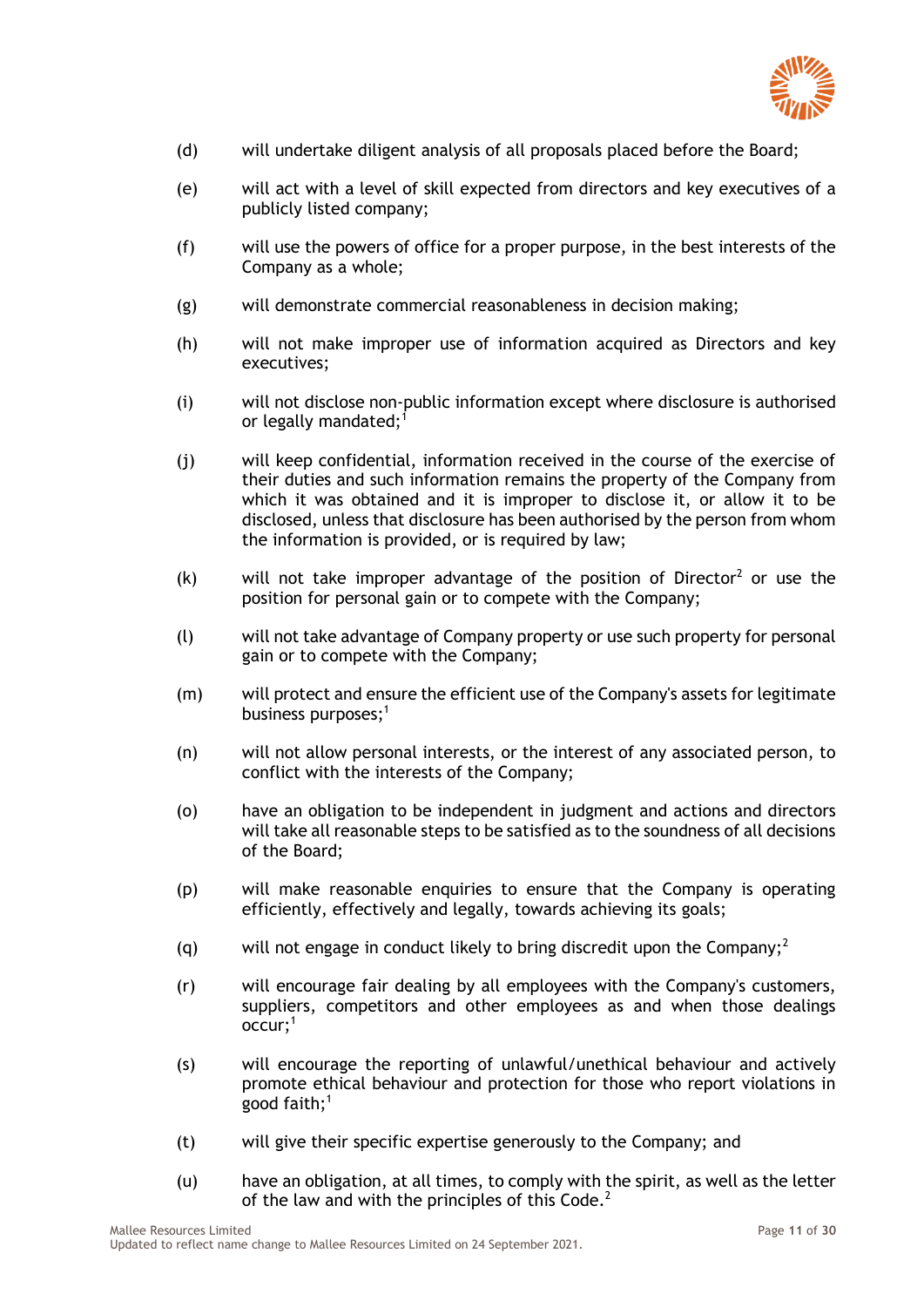

<sup>1</sup> From the ASX Corporate Governance Council's Corporate Governance Principles.

<sup>2</sup> From the AICD Code of Conduct.

### <span id="page-11-0"></span>**3.2 Expectations of Directors in Board process**

Since the Board needs to work together as a group, Directors need to establish a set of standards for Board meetings. At the Company, it is expected that Directors shall, in good faith, behave in a manner that is consistent with generally accepted procedures for the conduct of meetings at all meetings of the Board. This will include, but not be limited to:

- (a) behaving in a manner consistent with the letter and spirit of the Corporate Code of Conduct in Schedule 1 of the Company's Corporate Governance Plan;
- (b) acting in a businesslike manner;
- (c) acting in accordance with the Constitution and Board policies;
- (d) addressing issues in a confident, firm and friendly manner;
- (e) preparing thoroughly for each Board or Committee event;
- (f) using judgment, common sense and tact when discussing issues;
- (g) minimising irrelevant conversation and remarks;
- (h) ensuring that others are given a reasonable opportunity to put forward their views;
- (i) refraining from interruption or interjection when a speaker has the floor; and
- (j) being particularly sensitive in interpreting any request or direction from the Chair that aims to ensure the orderly and good-spirited conduct of the meeting.

Directors are expected to be forthright in Board meetings and have a duty to question, request information, raise any issue, and fully canvas all aspects of any issue confronting the Company, and cast their vote on any resolution according to their own judgment.

Outside the boardroom, however, Directors will support the letter and spirit of Board decisions in discussions with all stakeholders including any shareholders, special interest groups, customers, staff, suppliers and any other parties.

Directors will keep confidential all Board discussions and deliberations. Similarly, all confidential information received by a Director in the course of the exercise of the Director's duties remains the property of the Company and is not to be discussed outside the boardroom. It is improper to disclose it, or allow it to be disclosed, unless that disclosure is required by law and in any event should not be disclosed without appropriate authorisation.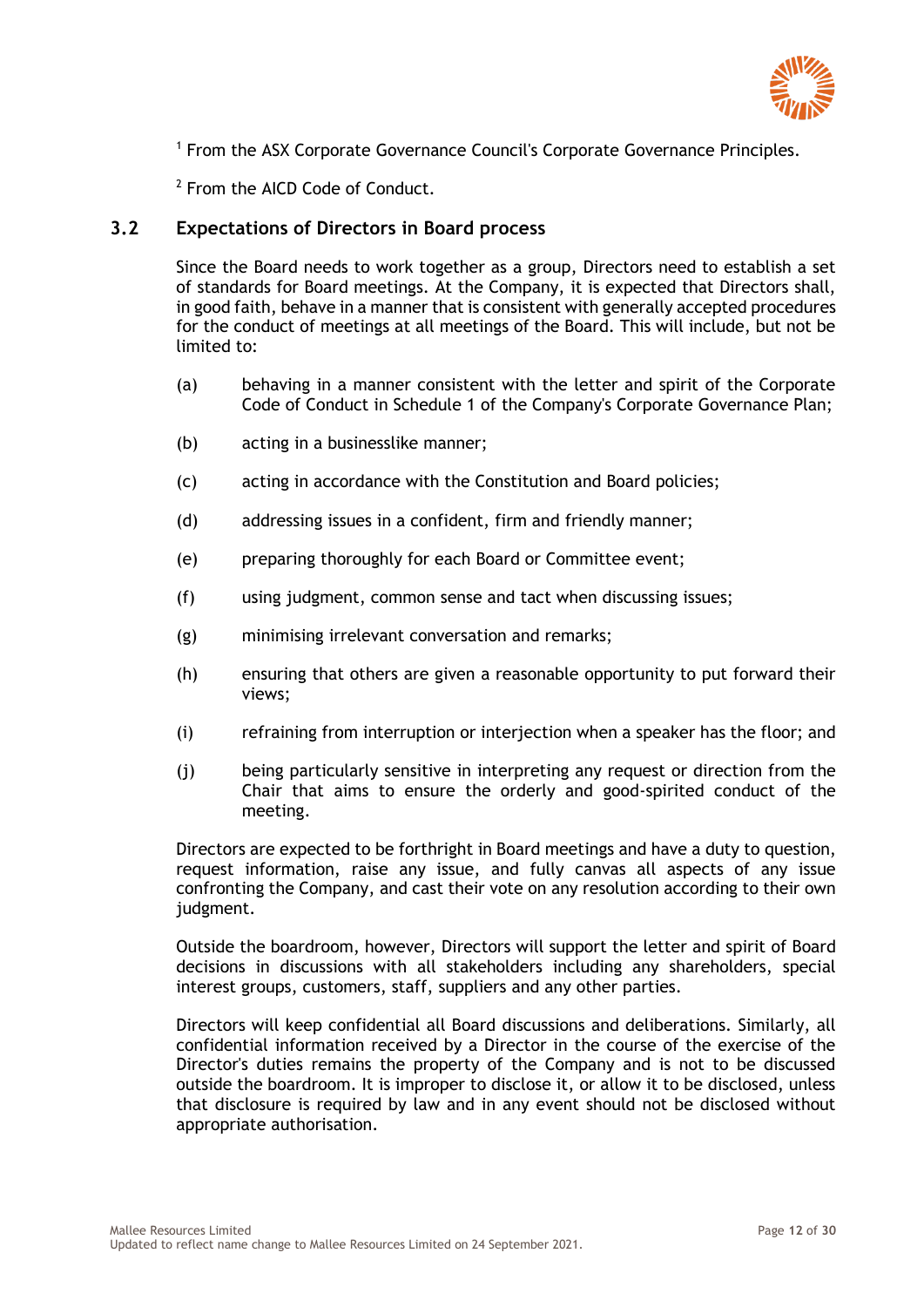

### <span id="page-12-0"></span>**3.3 Conflict of interest and related party transactions**

(a) Conflicts of interest

Directors must disclose to the Board actual or potential conflicts that may or might reasonably be thought to exist between the interests of the Director and the interests of the Company. On appointment, Directors will have an opportunity to declare any such interests.

Directors should update this disclosure by notifying the Company Secretary in writing as soon as they become aware of any conflicts. Directors are also expected to indicate to the Chair any actual or potential conflict of interest situation as soon as it arises.

The Board can request a Director to take reasonable steps to remove the conflict of interest. If a Director cannot or is unwilling to remove a conflict of interest then the Director must absent himself or herself from the room when discussion and voting occur on matters to which the conflict relates. The entry and exit of the Director concerned will be minuted by the Company Secretary. Directors do not have to give notice of a conflict or absent themselves in accordance with section 191(2) or section 195 of the Corporations Act, including, without limitation when either:

- (i) conflict of interest relates to an interest common to all Company members/shareholders; or
- (ii) the Board passes a resolution that:
	- (A) identifies the Director, the nature and extent of the Director's interest; and
	- (B) clearly states that the other Directors are satisfied that the interest should not disqualify the Director concerned from discussion and/or voting on the matter.
- (b) Related party transactions

Related party transactions include any financial transaction between a Director or officer and the Company and will be reported in half yearly and annual reports.

In general, the Corporations Act requires related party transactions to be approved by the shareholders; the Board cannot, except in certain limited circumstances, approve these transactions. Examples of exemptions to this requirement occur where the financial benefit is given on arm's length terms, or is considered to be reasonable remuneration to an officer or employee.

The Board has also resolved that where applications are made by a related party to a Director or officer of the Company then the Director or officer shall exclude himself/herself from the approval process.

Related party for this process has the meaning given to that term in Section 228 of the Corporations Act and includes: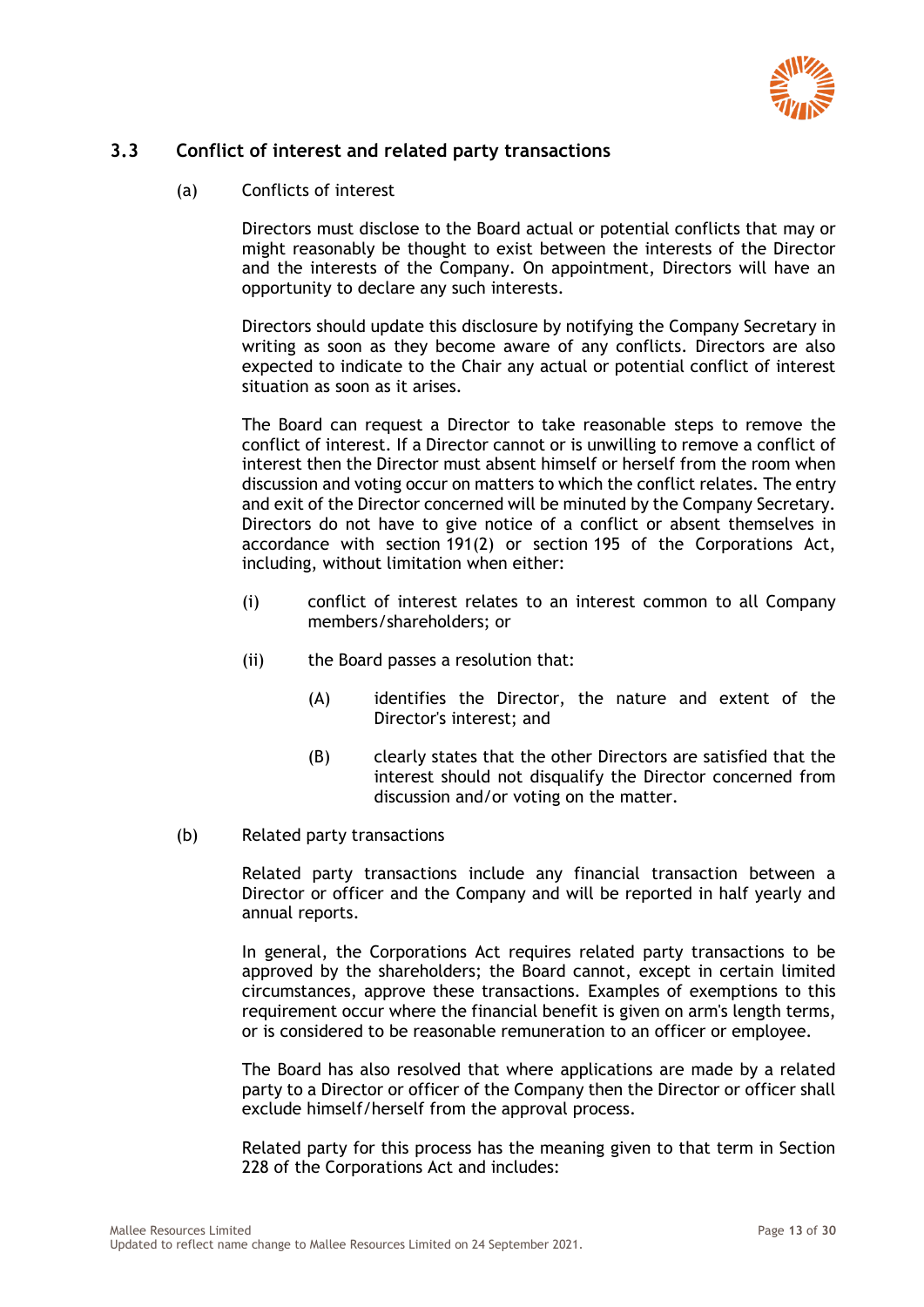

- <span id="page-13-4"></span><span id="page-13-3"></span>(i) a spouse or de facto spouse of the Director or officer;
- (ii) a parent, son or daughter of the Director or officer or their spouse or de facto spouse; or
- (iii) an entity over which the Director or officer or a related party defined in paragraph [\(i\)](#page-13-3) or [\(ii\)](#page-13-4) has a controlling interest.

### <span id="page-13-0"></span>**3.4 Emergency contact procedures**

As there is the occasional need for urgent decisions, Directors should leave with the Company Secretary any contact details, either for themselves or for a person who knows their location, so that all Directors can be contacted within 24 hours in cases of a written resolution or other business.

# <span id="page-13-1"></span>**4. The Role of the Chair**

The Board will have an Independent Director acting as Chair of the Board at a time when the size of the Company and its activities warrants such a structure. The Chair's role is a key one within the Company. The Chair is considered the "lead" Director and utilises his/her experience, skills and leadership abilities to facilitate the governance processes.

There are two main aspects to the Chair's role. They are the Chair's role within the boardroom and the Chair's role outside the boardroom.

### <span id="page-13-2"></span>**4.1 Inside the boardroom**

Inside the boardroom the role of the Chair is to:

- (a) establish the agenda for Board meetings in consultation with the CEO/senior management;
- (b) chair Board meetings;
- (c) be clear on what the Board has to achieve, both in the long and short term;
- (d) provide guidance to other Board members about what is expected of them;
- (e) ensure that Board meetings are effective in that:
	- (i) the right matters are considered during the meeting (for example, strategic and important issues);
	- (ii) matters are considered carefully and thoroughly;
	- (iii) all Directors are given the opportunity to effectively contribute; and
	- (iv) the Board comes to clear decisions and resolutions are noted;
- (f) brief all Directors in relation to issues arising at Board meetings;
- (g) ensure that the decisions of the Board are implemented properly; and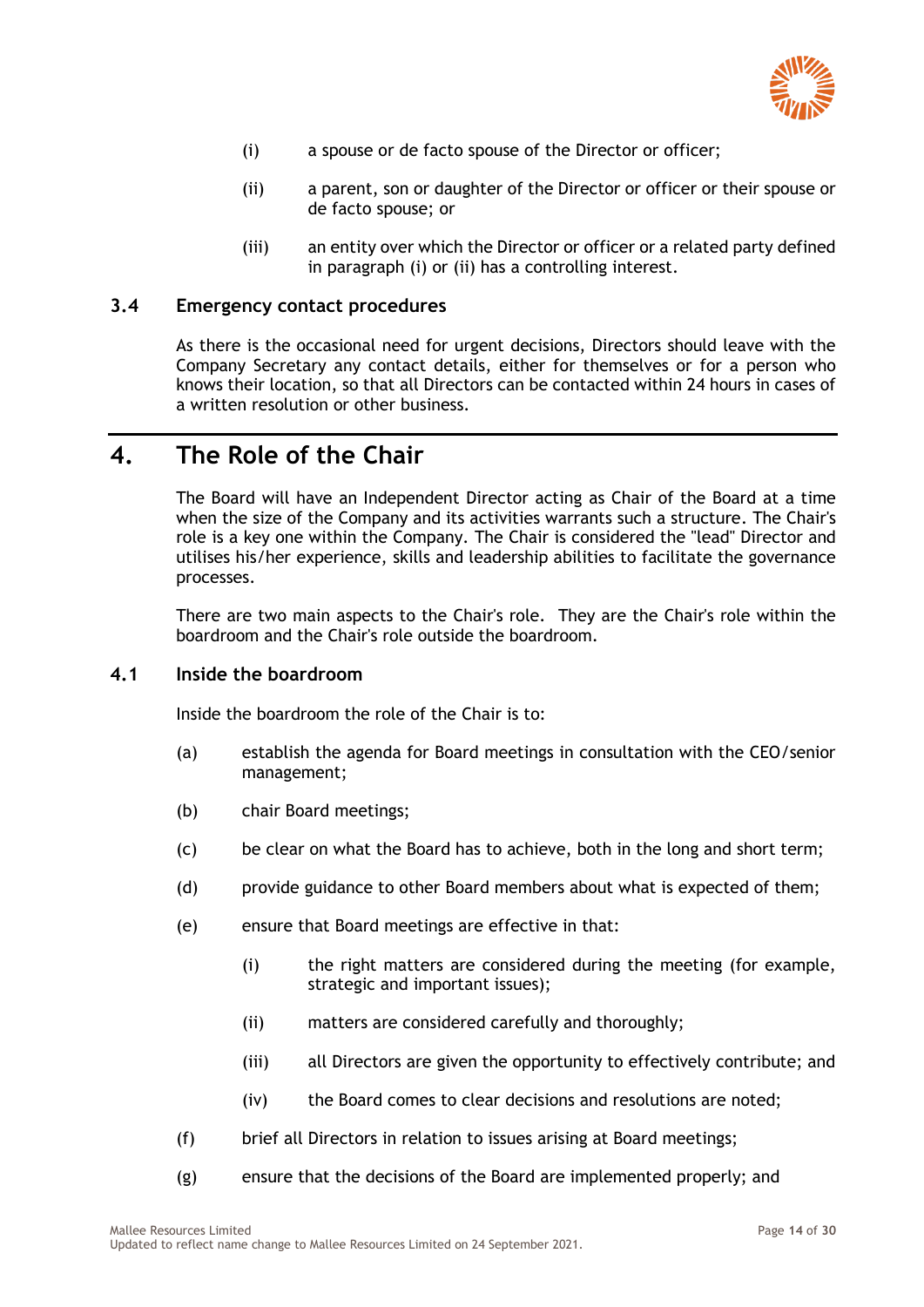

(h) ensure that the Board behaves in accordance with its Code of Conduct.

#### <span id="page-14-0"></span>**4.2 Outside the boardroom**

Outside the boardroom the role of the Chair is to:

- (a) in conjunction with CEO/senior management, undertake appropriate public relations activities;
- (b) be the spokesperson for the Company at the AGM and in the reporting of performance and profit figures;
- (c) be the major point of contact between the Board and the CEO/senior management;
- (d) be kept fully informed of current events by the CEO/senior management on all matters which may be of interest to Directors;
- (e) regularly review with the CEO/senior management, progress on important initiatives and significant issues facing the Company; and
- (f) provide mentoring for the CEO/senior management.

# <span id="page-14-1"></span>**5. The Role of the Company Secretary**

The Company Secretary is charged with facilitating the Company's corporate governance processes and so holds primary responsibility for ensuring that the Board processes and procedures run efficiently and effectively. The Company Secretary is accountable to the Board, through the Chair, on all governance matters and reports directly to the Chair as the representative of the Board. The Company Secretary is appointed and dismissed by the Board and all Directors have, a right of access to the Company Secretary.

The tasks of the Company Secretary shall include:

- (a) Meetings and minutes
	- (i) notifying the directors in advance of a meeting of the Board;
	- (ii) ensuring that the agenda and Board papers as and when they are required, are prepared and forwarded to Directors prior to Board meetings;
	- (iii) recording, maintaining and distributing the minutes of all Board and Board Committee meetings as required;
	- (iv) maintaining a complete set of Board papers at the Company's main office, preparing for and attending all annual and extraordinary general meetings of the Company; and
	- (v) recording, maintaining and distributing the minutes of all general meetings of the Company.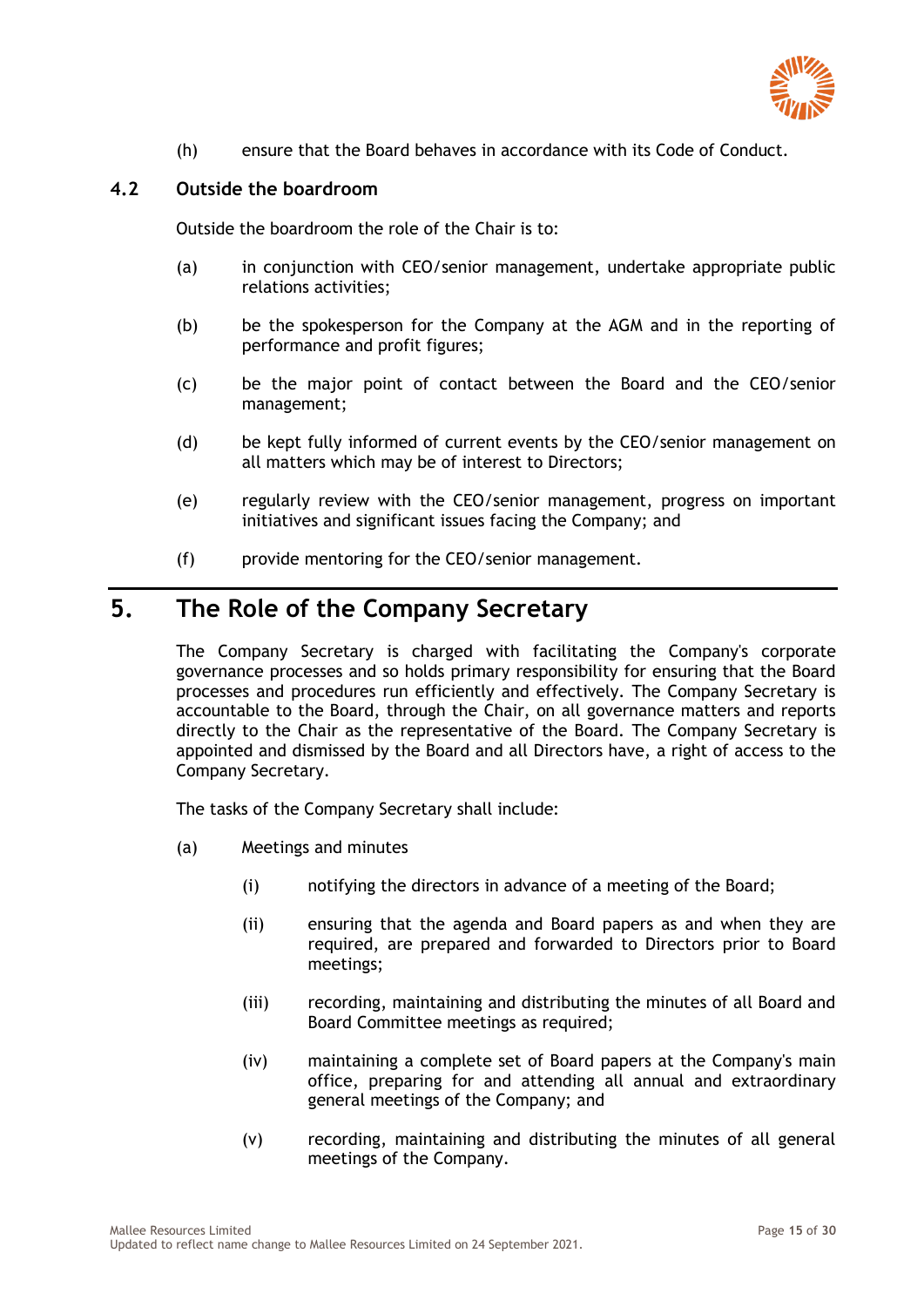

- (b) Compliance
	- (i) overseeing the Company's compliance program and ensuring the Company's compliance and reporting obligations are met;
	- (ii) ensuring all requirements of ASIC, the ATO and any regulatory bodies are fully met; and
	- (iii) providing counsel on corporate governance principles and Director liability.
- (c) Governance administration
	- (i) maintaining a Register of Company Policies as approved by the Board;
	- (ii) maintaining, updating and ensuring that all Directors have access to an up-to-date copy of the Board Charter and associated governance documentation;
	- (iii) maintaining the complete list of the delegations of authority;
	- (iv) reporting at Board meetings the documents executed under a power of attorney, or under the common seal; and
	- (v) any other services the Chair or Board may require.

## <span id="page-15-0"></span>**6. The Role of the MD/CEO**

The Chief Executive Officer (**CEO**) (or Managing Director (**MD**) if that title is to be used for the person appointed to lead the Company's management) is responsible for the attainment of the Company's goals and vision for the future, in accordance with the strategies, policies, programs and performance requirements approved by the Board. The position reports directly to the Board.

The MD/CEO's primary objective is to ensure the ongoing success of the Company through being responsible for all aspects of the management and development of the Company. The MD/CEO is of critical importance to the Company in guiding the Company to develop new and imaginative ways of winning and conducting business. The MD/CEO must have the industry knowledge and credibility to fulfil the requirements of the role.

The MD/CEO will, as and when the size, nature and scale of the Company's activities requires it, manage a team of executives responsible for all functions contributing to the success of the Company.

The MD/CEO's specific responsibilities will include:

- (a) develop, in conjunction with the Board, the Company's vision, values, and goals;
- (b) responsibility for the achievement of corporate goals and objectives;
- (c) development of short, medium and long term corporate strategies and planning to achieve the Company's vision and overall business objectives;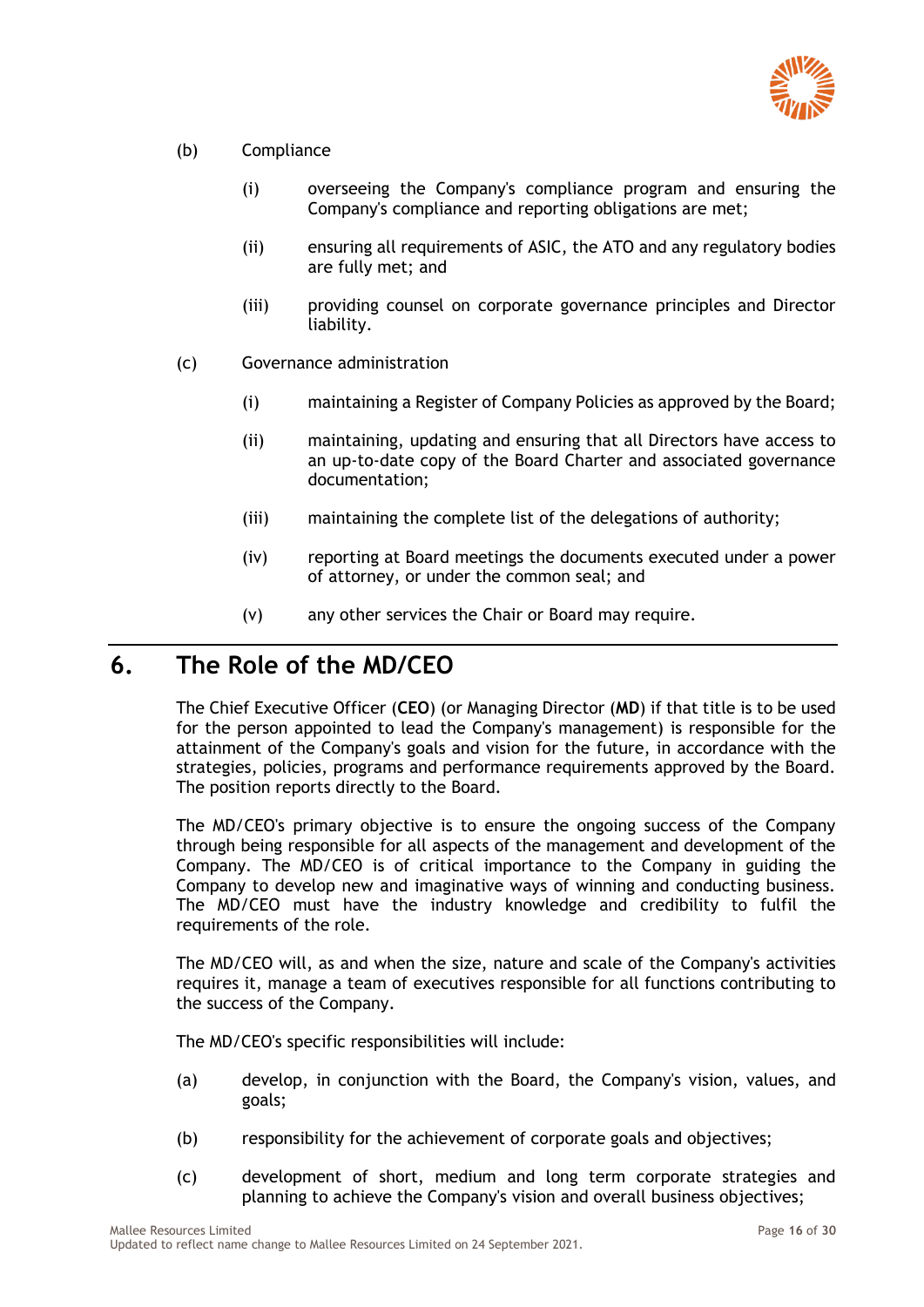

- (d) preparation of business plans and reports with the Senior Management;
- (e) developing with the Board the definition of ongoing corporate strategy;
- (f) implementing and monitoring strategy and reporting/presenting to the Board on current and future initiatives;
- (g) advise the Board regarding the most effective organisational structure and oversee its implementation;
- (h) assessment of business opportunities of potential benefit to the Company;
- (i) responsibility for proposals for major capital expenditure to ensure their alignment with corporation strategy and justification on economic grounds;
- (j) sustain competitive advantage through maximising available resources, encouraging staff commitment and strategically aligning the corporate culture with the organisation's goals and objectives;
- (k) establish and maintain effective and positive relationships with Board members, shareholders, customers, suppliers and other government and business liaisons;
- (l) undertake the role of key Company spokesperson;
- (m) recommend policies to the Board in relation to a range of organisational issues including delegations of authority, consultancies and performance incentives;
- (n) ensure statutory, legal and regulatory compliance and comply with corporate policies and standards;
- (o) ensure appropriate risk management practices and policies are in place;
- (p) develop and motivate direct reports and their respective teams;
- (q) select and appoint key staff as and when required (direct reports); and
- (r) ensure there is an appropriate staff appraisal system in place in the Company.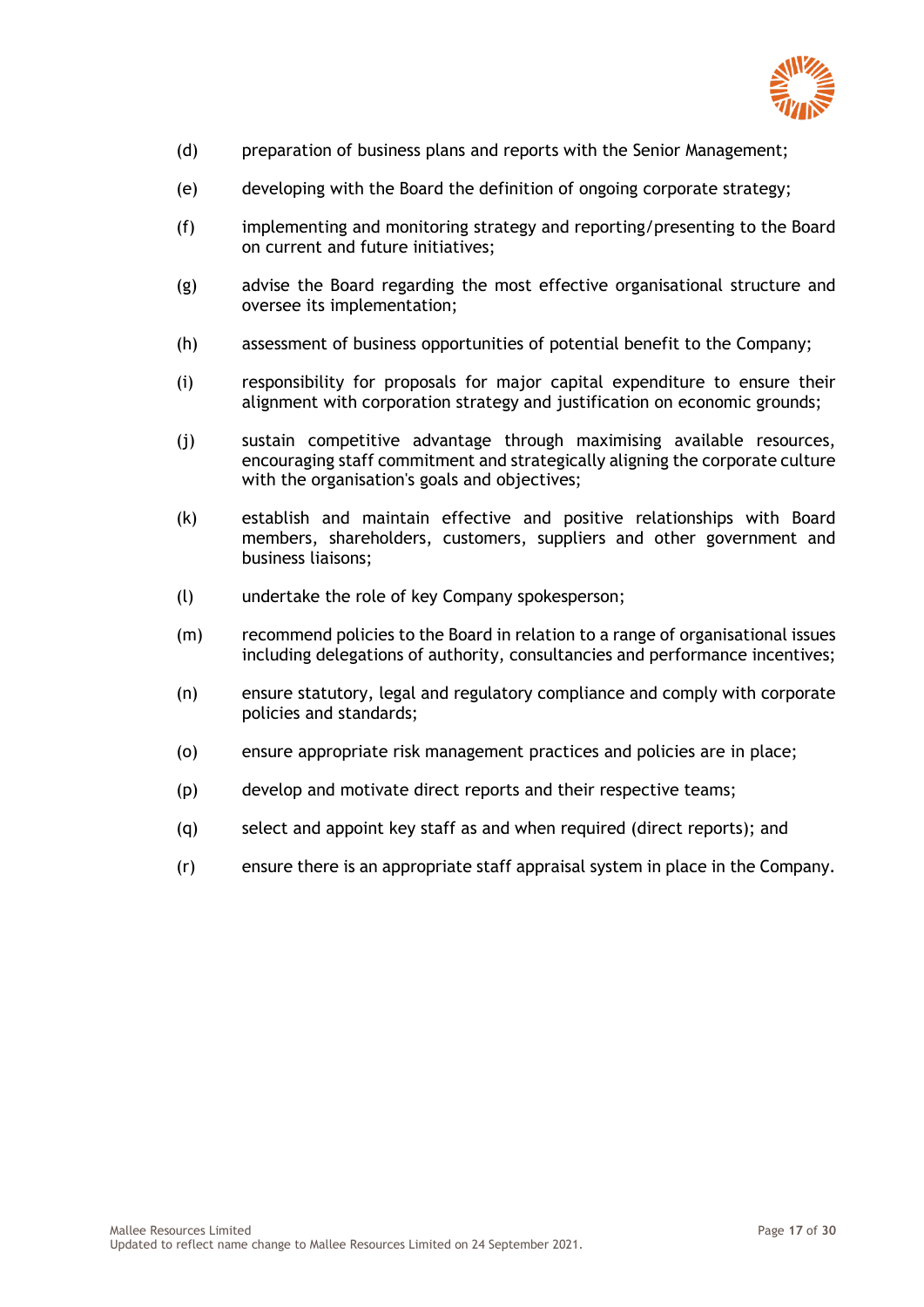

# **PART B - BOARD PROCESSES**

# <span id="page-17-1"></span><span id="page-17-0"></span>**1. Board Meetings**

Board meetings are a fundamental component of governance processes. Each Board meeting is critical, as it is the main opportunity for directors to:

- (a) obtain and exchange information with the Senior Management team;
- (b) obtain and exchange information with each other; and
- (c) make decisions.

The Board meeting agenda is equally as important because it shapes the information flow and subsequent discussion.

### <span id="page-17-2"></span>**1.2 Meeting frequency**

Given the size of the Company and the scale of its activities the Board will aim to meet not less than 6 times per year, unless otherwise agreed. Committees will generally meet once a year. Where Board and Committee meetings are scheduled for the same month, where possible, Committee meetings will precede the Board meeting by at least one week to allow the circulation of the minutes of the Committee meeting prior to the Board meeting.

### <span id="page-17-3"></span>**1.3 Meeting time and location**

The Board usually meets at the offices of the Company in Australia.

### <span id="page-17-4"></span>**1.4 Conduct of meeting**

The Chair will determine the degree of formality required at each meeting while maintaining the decorum of such meetings. As such the Chair will:

- (a) ensure that all members are heard;
- (b) retain sufficient control to ensure that the authority of the Chair is recognised. This may require a degree of formality to be introduced if this is necessary to advance the discussion;
- (c) take care that the decisions are properly understood and well recorded; and
- (d) ensure that the decisions and debate are completed with a formal resolution recording the conclusions reached.

### <span id="page-17-5"></span>**1.5 Quorum and voting at meetings**

In order for a decision of the Board to be valid a quorum of Directors must be present. A quorum will be 2 Directors present in person or by instantaneous communication device or as otherwise stipulated in the Constitution. Questions arising at Board meetings are to be decided by a majority vote of Directors who are present and entitled to vote.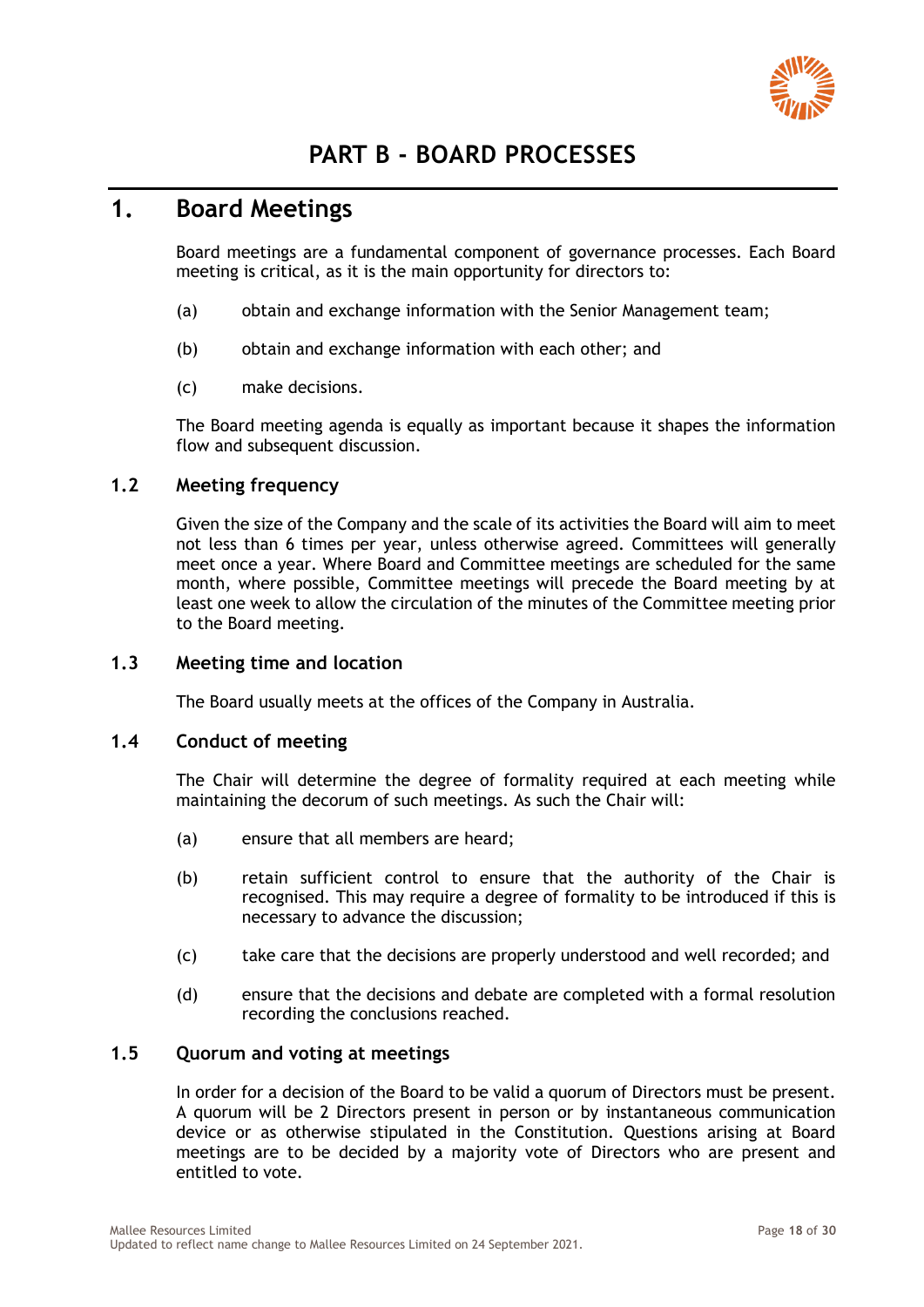

### <span id="page-18-0"></span>**1.6 Emergency decision making**

A resolution in writing signed by all Directors shall be as valid and effectual as if it had been passed at a meeting of Directors duly convened and held and otherwise in accordance with the Company's Constitution.

## <span id="page-18-1"></span>**2. Board Meeting Agenda**

### <span id="page-18-2"></span>**2.1 Agenda content**

An agenda will be prepared for each Board and Committee meeting.

### <span id="page-18-3"></span>**2.2 Agenda preparation**

The Company Secretary, in consultation with the Chair and the CEO/senior management is responsible for preparing an agenda for each Board meeting. However, any Director may request items to be added to the agenda for upcoming meetings.

### <span id="page-18-4"></span>**3. Board Papers**

### <span id="page-18-5"></span>**3.1 Preparation and circulation of Board papers**

The Company Secretary together with the CEO/senior management is responsible for the preparation and circulation of Board papers should they be required. The Board papers if so required will be circulated to Directors prior to the Board meeting.

### <span id="page-18-6"></span>**3.2 Retention of Board papers**

The Company Secretary maintains a complete set of Board papers at the Company's headquarters. However, individual Directors may retain their own Board papers in a secure location.

### <span id="page-18-7"></span>**4. Board Minutes**

Minutes are to be a concise summary of the matters discussed at a Board Meeting. Minutes will contain a brief reference to relevant Board papers tabled plus any official resolutions adopted by Directors. All decisions will be recorded in the minutes by means of a formal resolution.

### <span id="page-18-8"></span>**5. Committees**

When the size of the Company and the scale of its activities warrant it, the Board will institute the following committees:

- (a) Audit and Risk Committee; and
- (b) Remuneration and Nomination Committee.

The Committee Charter for each of these Committees is contained in the Company's Corporate Governance Plan. Nevertheless, the Board has the ability to alter the roles of each Committee as it sees fit.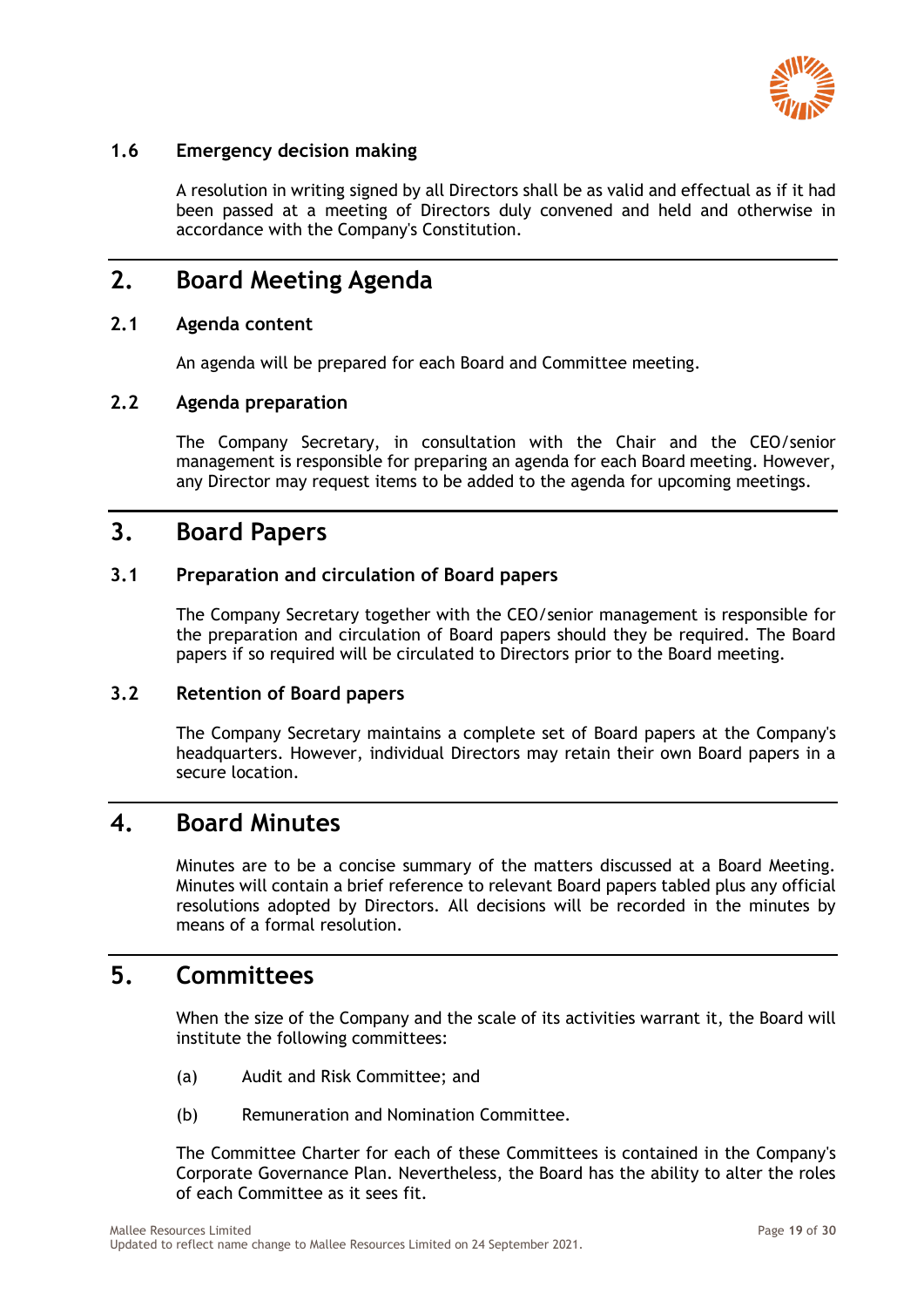

As at the date of this Corporate Governance Plan, the Board has not instituted an:

- (a) Audit and Risk Committee; and
- (b) Remuneration and Nomination Committee.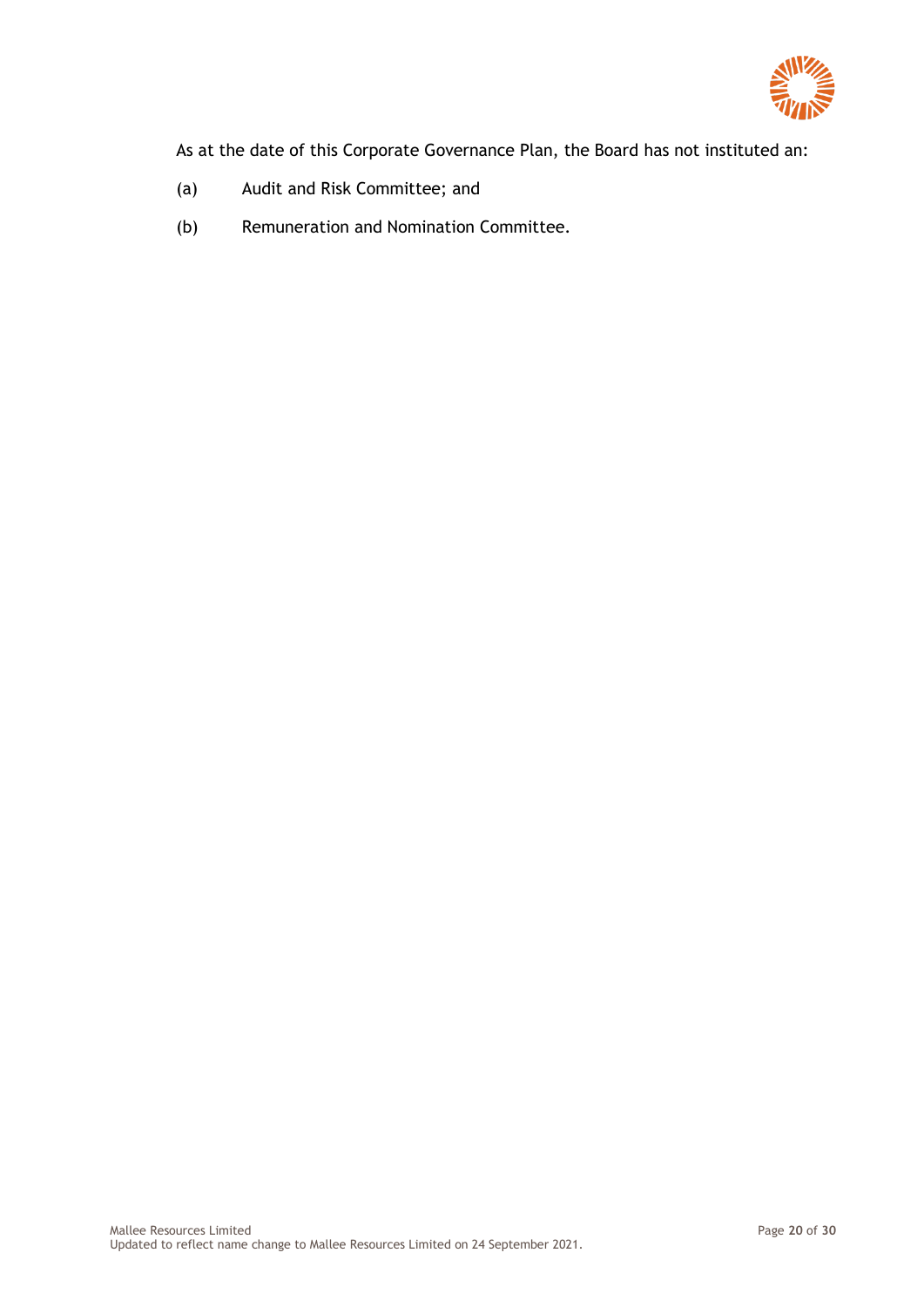

# **PART C – KEY BOARD FUNCTIONS**

# <span id="page-20-1"></span><span id="page-20-0"></span>**1. The Board and Strategy**

When the size of the Company and the scale of its activities warrant it, the Board will approve a formal strategic planning process that articulates the respective roles and levels of involvement of the Board, Senior Management and other employees and will review the strategic plan for the Company on a regular basis.

# <span id="page-20-2"></span>**2. Contacts and Advisory Role**

### <span id="page-20-3"></span>**2.1 MD/CEO advisory role**

It is recognised that a key directorial duty is providing a sounding board for MD/CEO ideas and challenges. Recognising that the MD/CEO-Board relationship is critical to effective corporate governance, Directors should provide frank and honest advice to the MD/CEO. It is expected that the Chair will play a key part of this role and will maintain regular contact with the MD/CEO.

All advice should be constructive in nature and provided in a positive manner. Where appropriate, Directors should recommend possible alternative advisers if they do not feel adequately trained to assist.

### <span id="page-20-4"></span>**2.2 Protocol for interaction with internal and external parties**

(a) Media contact and comment

The Board has designated the MD/CEO or the Chair (where appropriate) to speak to the press on matters associated with the Company. In speaking to the press, the MD/CEO or the Chair will not comment on price sensitive information that has not already been disclosed to a relevant authority, however, they may clarify previously released information. To assist in safeguarding against the inadvertent disclosure of price sensitive information the MD/CEO and the Chair will be informed of what the Company has previously disclosed to the market on any issue prior to briefing anyone outside the Company.

Subject to the policies of the Board and any committee that the Board may appoint from time to time, the Chair is authorised to comment on:

- (i) annual and half yearly results at the time of the release of the annual or half yearly report;
- (ii) resolutions to be put to General Meetings of the Company;
- (iii) changes in Directors, any matter related to the composition of the Board or Board processes;
- (iv) any speculation concerning Board meetings or the outcomes of Board meetings; and
- (v) other maters specifically related to shareholders.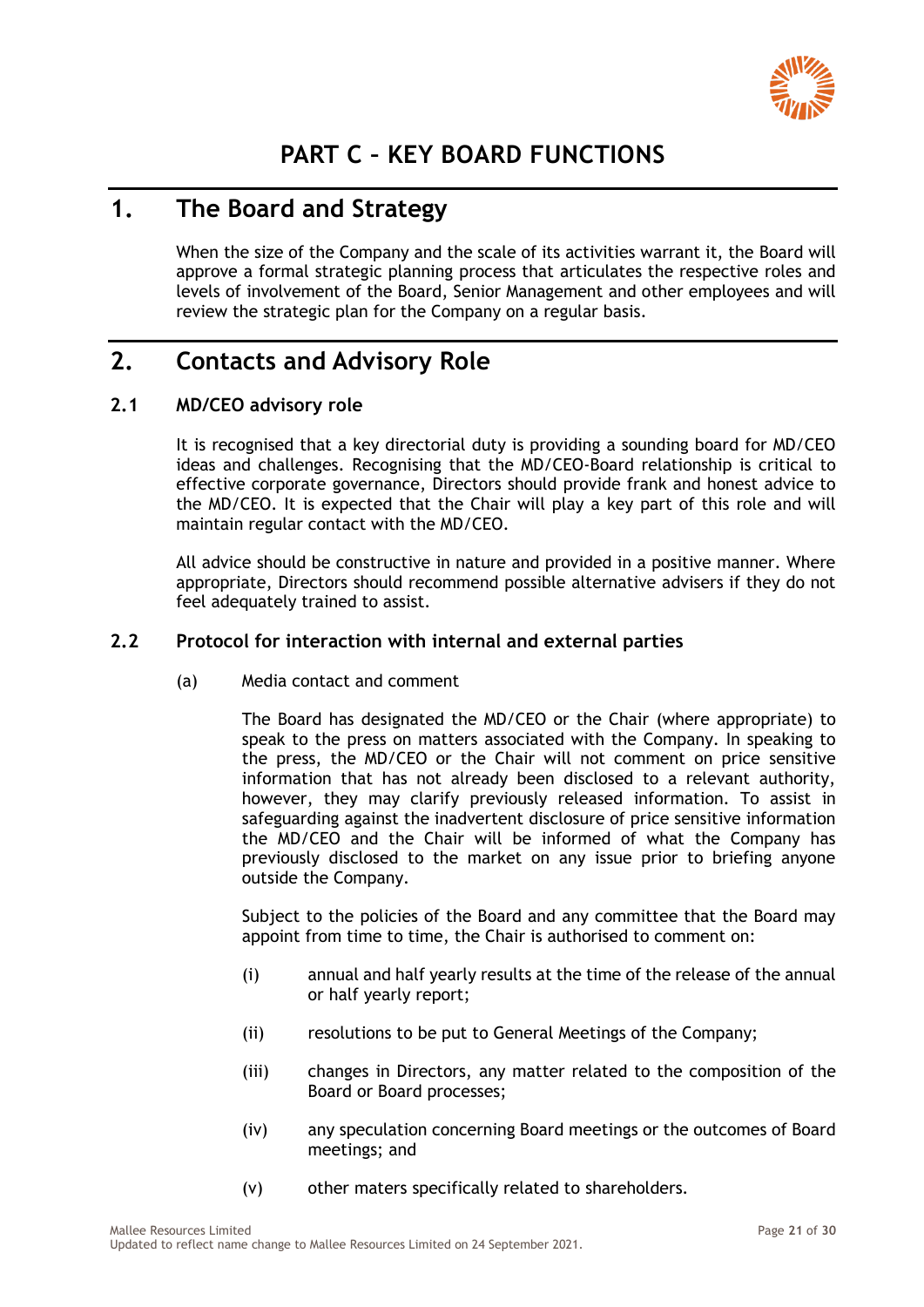

Subject to the policies of the Board and any committee that the Board may appoint from time to time, the MD/CEO is authorised to comment on:

- (i) the Company's future outlook;
- (ii) any operational matter;
- (iii) media queries concerning operational issues which reflect either positively or negatively on the Company;
- (iv) proposed or actual legal actions; and
- (v) queries and general discussion concerning the Company's industry.

See the Corporate Code of Conduct in Schedule 1 for further information relating to conduct of Employees.

(b) External communications including analyst briefings and responses to Shareholder questions

The Company discloses its financial and operational results to the market each year/half year/quarter as well as informing the market of other events throughout the year as they occur. Annual, half yearly and quarterly financial reports, media releases and AGM speeches are all lodged with the appropriate authority. As all financial information is disclosed, the Company will only comment on factual errors in information and underlying assumptions when commenting on market analysts' financial projections, rather than commenting on the projections themselves.

In addition to the above disclosures, the Company does conduct briefings and discussions with analysts and institutional investors. However, price sensitive information will not be discussed unless that particular information has been previously formally disclosed to the market via an announcement. Slides and presentations used in briefings will also be released immediately prior to the briefing to the market.

After the conclusion of each briefing or discussion if any price sensitive information was disclosed it will be announced immediately to the market.

### <span id="page-21-0"></span>**2.3 Hospitality and gifts**

While the Company recognises the need from time to time to give or accept customary business courtesies in accordance with ethical business practices, Directors and officers will not solicit such courtesies and will not accept gifts, services, benefits or hospitality that might influence, or appear to influence, the Directors' and officers' conduct in representing the Company.

# <span id="page-21-1"></span>**3. Monitoring**

Another essential function of the Board is to monitor the performance of the organisation in implementing its strategy and overall operational performance.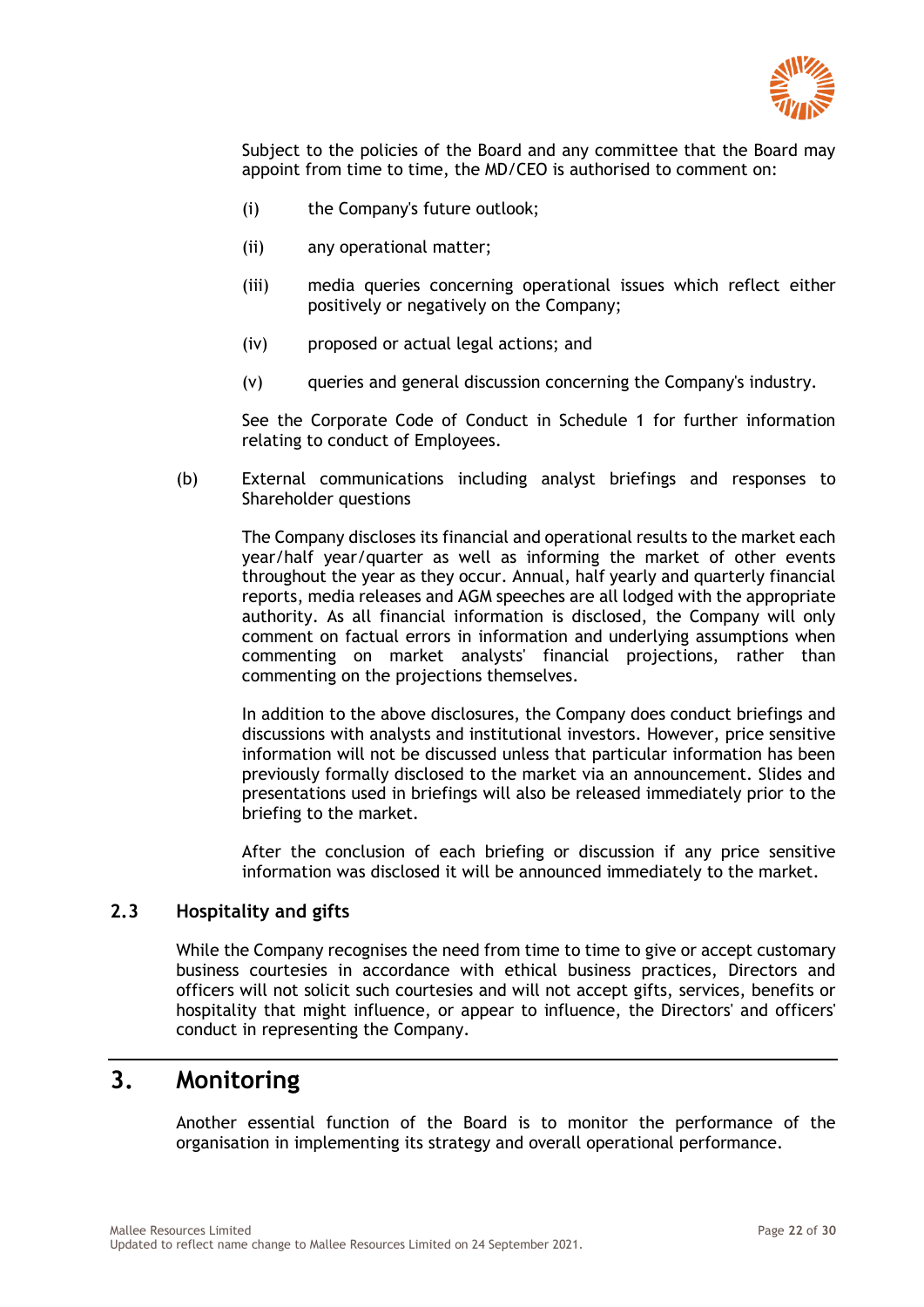

# <span id="page-22-0"></span>**4. Risk and Compliance Management**

The Board is charged with overseeing, reviewing and ensuring the integrity and effectiveness of the Company's risk and compliance systems. The Board has an external independent auditor who is responsible for verifying the Company's compliance systems and reporting to the Board on those systems.

Risk management is considered a key governance and management process. It is not an exercise merely to ensure regulatory compliance. Therefore, the primary objectives of the risk management system at the Company will be to ensure:

- (a) all major sources of potential opportunity for and harm to the Company (both existing and potential) are identified, analysed and treated appropriately;
- (b) business decisions throughout the Company appropriately balance the risk and reward trade off;
- (c) regulatory compliance and integrity in reporting is achieved; and
- (d) Senior Management, the Board and investors understand the risk profile of the Company.

In line with these objectives, the risk management system will cover:

- (a) operations risk;
- (b) financial reporting; and
- (c) compliance.

As specified by Recommendation 4.2 of the ASX Corporate Governance Council's Corporate Governance Principles and Recommendations (3rd Edition), the CEO and CFO provide a written declaration of assurance that their opinion, that the financial records of the Company for any financial period have been properly maintained, comply with the appropriate accounting standards and give a true and fair view of the financial position and performance of the Company, has been formed on the basis of a sound system of risk management and internal control which is operating effectively.

# <span id="page-22-1"></span>**5. Delegation of Authority**

Directors are responsible for any delegations of their responsibilities with regard to corporate operations. As such, they decide as a Board what Company matters are delegated to either specific Directors or management. In addition, they outline what controls are in place to oversee the operation of these delegated powers.

As a consequence, individual Directors have no individual authority to participate in the day-to-day management of the Company including making any representations or agreements with member companies, suppliers, customers, employees or other parties or organisations.

The exception to this principle occurs where the Board explicitly delegates an authority to the Director individually. Additionally, it is recognised that all Executive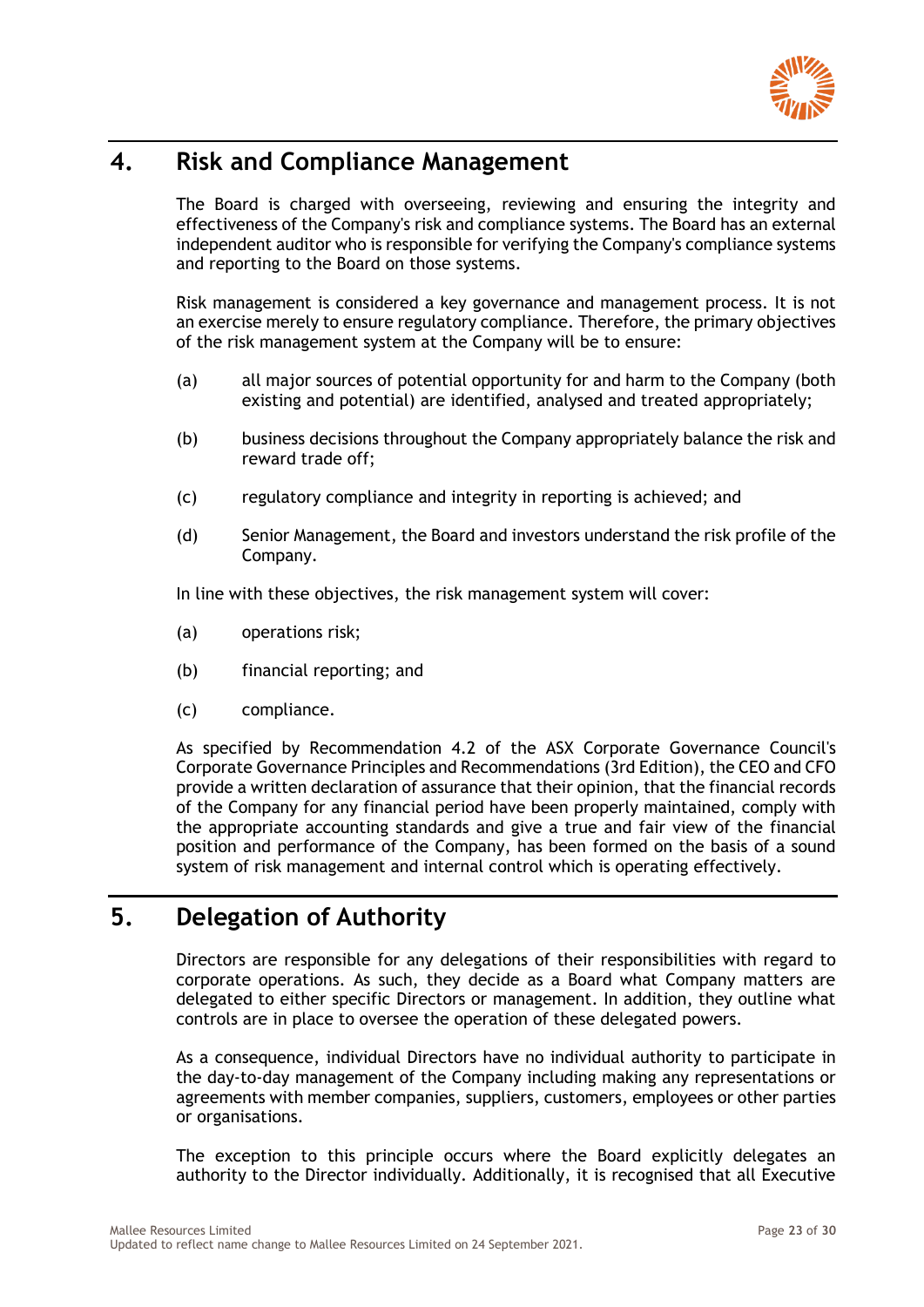

Directors will carry significant delegated authority by virtue of their management position.

Similarly, Committees and their members require specific delegations from the Board as a whole and these will be contained in each Committee's respective Terms of Reference.

### <span id="page-23-0"></span>**5.1 General delegations**

In general, the Board delegates all powers and authorities required to effectively and efficiently carry out the Company's business. Listed below are the exceptions to these delegations, whereby the Board or appropriate Committee reserves the powers as indicated.

#### <span id="page-23-1"></span>**5.2 Decisions requiring Board approval**

In addition to those decisions requiring approval pursuant to the respective Committee Charters (if applicable), the following decisions must be referred to the Board for approval:

- (a) Directors acquiring or selling shares of the Company;
- (b) issuing shares of the Company;
- (c) founding, acquiring or selling subsidiaries of or any company within the Company, participating in other companies or dissolving or selling the Company's participation in other companies (including project joint ventures);
- (d) acquiring or selling patent rights, rights in registered trademarks, licences or other intellectual property rights of the Company;
- (e) founding, dissolving or relocating branch offices or other offices, plants and facilities;
- (f) starting new business activities, terminating existing business activities or initiating major changes to the field of the Company's business activities;
- (g) granting securities of any type;
- (h) and
- (i) granting or revoking a power of attorney or limited authority to sign and/or act on behalf of the Company.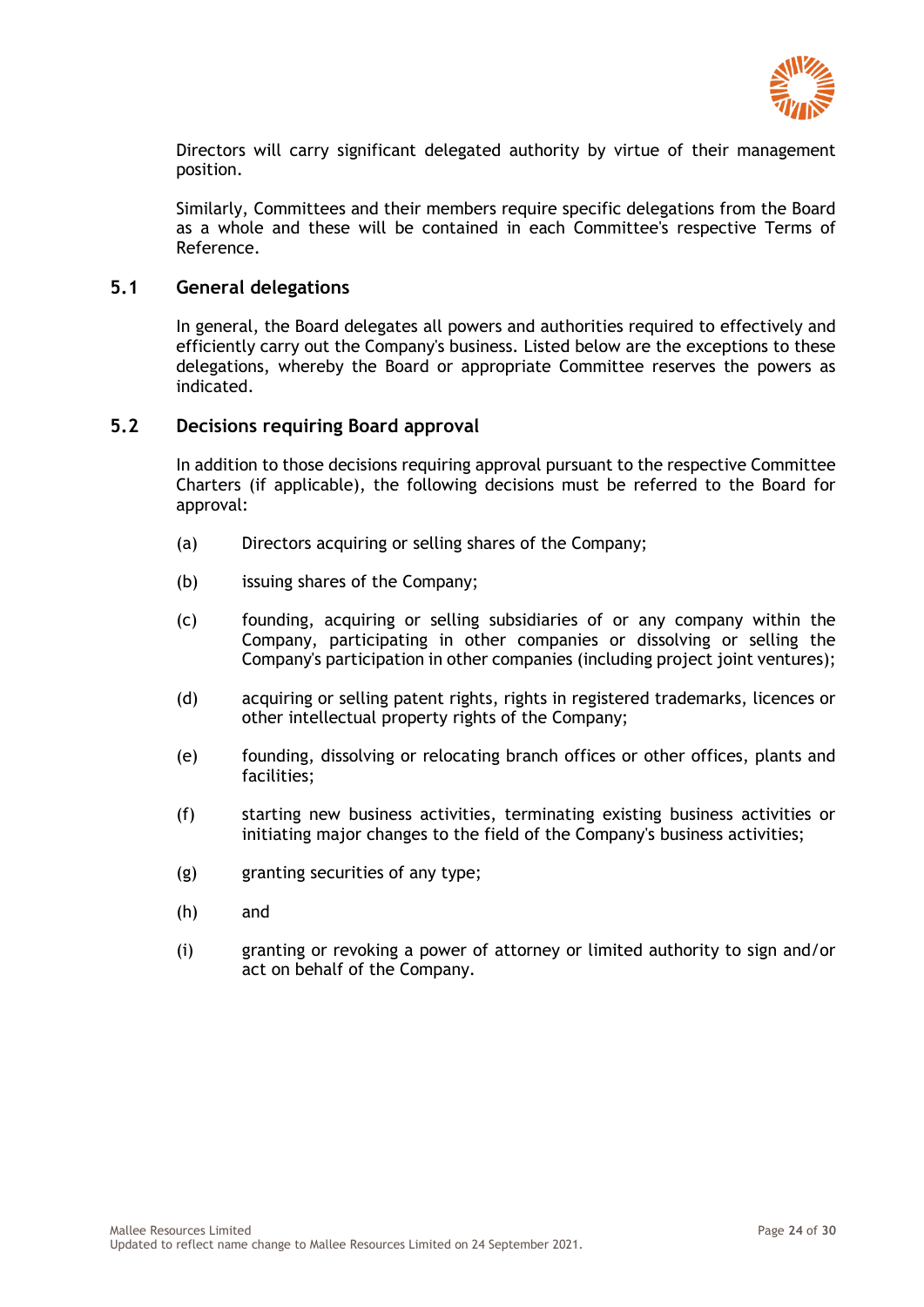

# <span id="page-24-1"></span><span id="page-24-0"></span>**1. Director Protection**

### <span id="page-24-2"></span>**1.1 Information seeking protocol**

Directors will adhere to the following protocol when seeking information:

- (a) approach the CEO/Senior Management/Company Secretary to request the required data:
- (b) if the data is not forthcoming, approach the Chair; and
- (c) if the information is still not forthcoming, write a letter to all Board members detailing the information that is required, purpose of the information, and who the Director intends to approach in order to obtain the information.

### <span id="page-24-3"></span>**1.2 Access to professional advice**

A Director or Company Secretary of the Company is expected to exercise considered and independent judgment on the matters before them. To discharge this expectation a Director or Company Secretary may, from time to time, need to seek independent, expert opinion on matters before them. All Directors or Company Secretary have the individual authority to commit the company to up to \$10,000 per annum in professional advice.

Prior to seeking professional advice a Director or Company Secretary shall inform the Chair about the nature of the opinion or information sought, the reason for the advice, the terms of reference for the advice and the estimated cost of the advice. Where more than one Director or Company Secretary is seeking advice about a single issue, the Chair shall endeavour to coordinate the provision of the advice.

If the cost of professional advice is likely to exceed \$10,000, the Director or Company Secretary shall seek authority from the Chair prior to engaging an external expert. The Chair has delegated authority to authorise expenditures up to \$20,000. If the Chair withholds authorisation, the Director or Company Secretary has the right to seek authority from the Board at the next Board meeting. If the cost of professional advice is likely to exceed \$20,000, then the Boards approval for the engagement of an external expert is required.

Advice so received should be received on behalf of the Board as a whole.

### <span id="page-24-4"></span>**1.3 Access to Board papers**

The Directors have the right to access board papers as granted by the Corporations Act. Such access shall be provided on a timely basis.

### <span id="page-24-5"></span>**1.4 Insurance**

The Company currently holds Directors' and Officers' Insurance Policies. The Company will ensure that all new Directors and Officers are included on the Company's insurance policies. The Company will also review the D&O Insurance Policies on at least an annual basis to ensure that they are sufficient.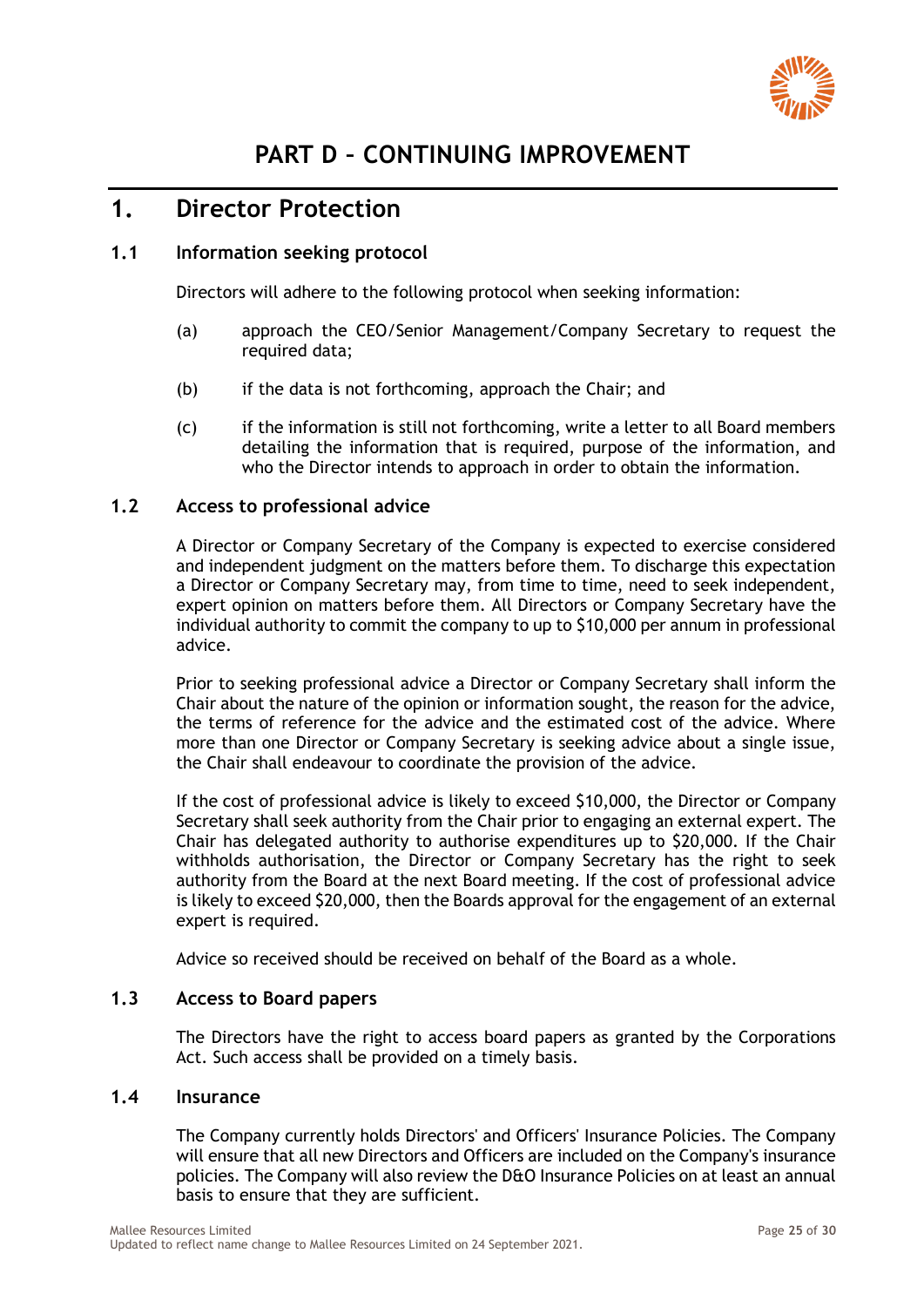

# <span id="page-25-0"></span>**2. Board and Senior Executive Evaluation**

### <span id="page-25-1"></span>**2.1 Evaluation process**

The Board considers the evaluation of its own and senior executive performance as fundamental to establishing a culture of performance and accountability.

### <span id="page-25-2"></span>**2.2 Board and Director evaluations**

The Board considers the ongoing development and improvement of its own performance as a critical input to effective governance. As a result, the Board will aim to undertake an evaluation of Board and Director performance.

The review will be based on a number of goals for the Board and individual Directors that will be established. The goals are based on corporate requirements and any areas for improvement that may be identified. The Board will consider the outcome of such reviews in a dedicated meeting and develop a series of actions and goals to guide improvement. The Chair will provide each Director with confidential feedback on his or her performance. This feedback is used to develop a development plan for each Director. The Board does not endorse the reappointment of a Director who is not satisfactorily performing the role.

### <span id="page-25-3"></span>**2.3 Board Committee evaluations**

If established, the Board will set a number of expectations for its Committees. These expectations are to be derived after considering the results of previous reviews if any, an assessment of the Company's current and future needs, and a review of each Committee's Charter or purpose. As a result of a review, the Board may amend or revoke a Committee's Charter.

### <span id="page-25-4"></span>**2.4 Senior Executive evaluations**

All senior executives at the Company will be subject to regular performance evaluations. Senior executives (including the CEO) will establish a set of performance targets. These targets are aligned to overall business goals and the Company's requirements of the position. In the case of the CEO, these targets are negotiated between the CEO and the Board and signed off by the whole Board.

An evaluation of progress is carried out regularly. This will normally occur in conjunction with future goal setting. Since the Company is committed to continuous improvement and the development of its people, the results of the evaluation form the basis of the executive's development plan.

## <span id="page-25-5"></span>**3. Executive Director Remuneration**

### <span id="page-25-6"></span>**3.1 Composition**

Remuneration packages for Executive Directors and other senior executives include an appropriate balance of fixed remuneration and performance-based remuneration. Executive Directors will also be entitled to reimbursement of amounts spent on the Company's behalf with any applicable Fringe Benefits Tax to be for the Company's account.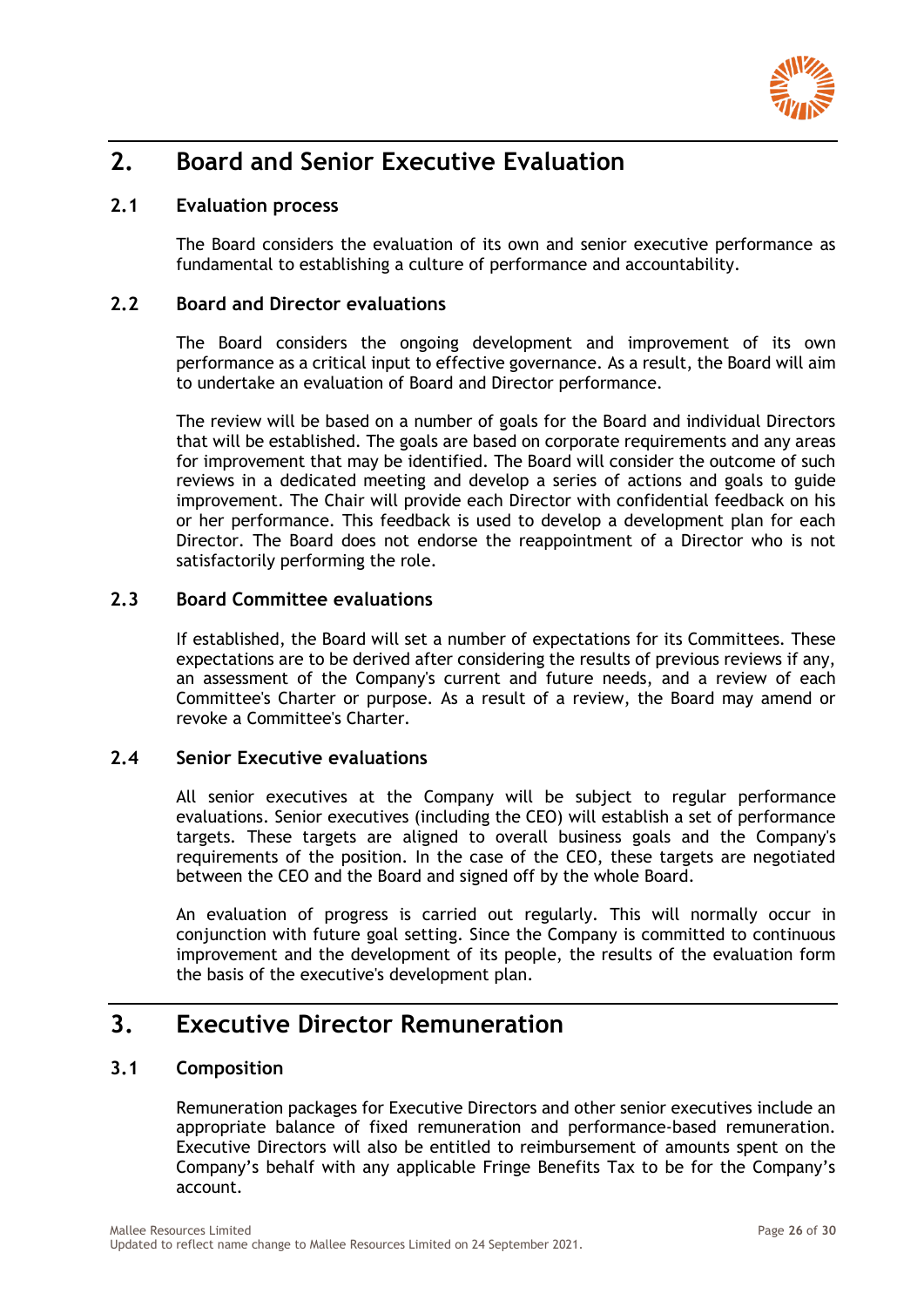

### <span id="page-26-0"></span>**3.2 Fixed remuneration**

Fixed remuneration is reasonable and fair, taking into account the Company's obligations at law and labour market conditions, and is relative to the scale of the Company's business. It reflects core performance requirements and expectations.

### <span id="page-26-1"></span>**3.3 Performance-based remuneration**

Performance-based remuneration should be linked to clearly specified performance targets. These targets should be aligned to the Company's short and long-term performance objectives and should be appropriate to its circumstances, goals and risk appetite.

### <span id="page-26-2"></span>**3.4 Equity-based remuneration**

The Company strives to have a well-designed equity-based remuneration, including options or performance rights, which can be an effective form of remuneration, especially when linked to hurdles that are aligned to the Company's longer-term performance objectives. The Company takes care in the design of equity-based remuneration schemes to ensure that they do not lead to "short-termism" on the part of senior executives or the taking of undue risks.

### <span id="page-26-3"></span>**3.5 Termination and other benefits**

Termination payments, if any, for senior executives are agreed in advance and the agreement clearly addresses what will happen in the case of early termination. There is no payment for removal for misconduct.

### <span id="page-26-4"></span>**4. Non-Executive Director Remuneration**

### <span id="page-26-5"></span>**4.1 Composition**

Non-Executive Directors are remunerated by way of cash fees, superannuation contributions and non-cash benefits in lieu of fees (such as salary sacrifice into superannuation or equity).

#### <span id="page-26-6"></span>**4.2 Fixed remuneration**

Levels of fixed remuneration for Non-Executive Directors reflect the time commitment and responsibilities of the role.

Non-Executive Directors are paid their fees out of the maximum aggregate amount approved by shareholders for the remuneration of Non-Executive Directors. The sum each Non-Executive Director is paid is determined by the Board from time to time. Additional fees can be paid for participation on Board Committees; however, the total fees paid to Non-Executive Directors, including fees paid for participation on Board Committees, are kept within the total amount approved by shareholders.

Non-Executive Directors will also be entitled to reimbursement of amounts spent on the Company's behalf with any applicable Fringe Benefits Tax to be for the Company's account.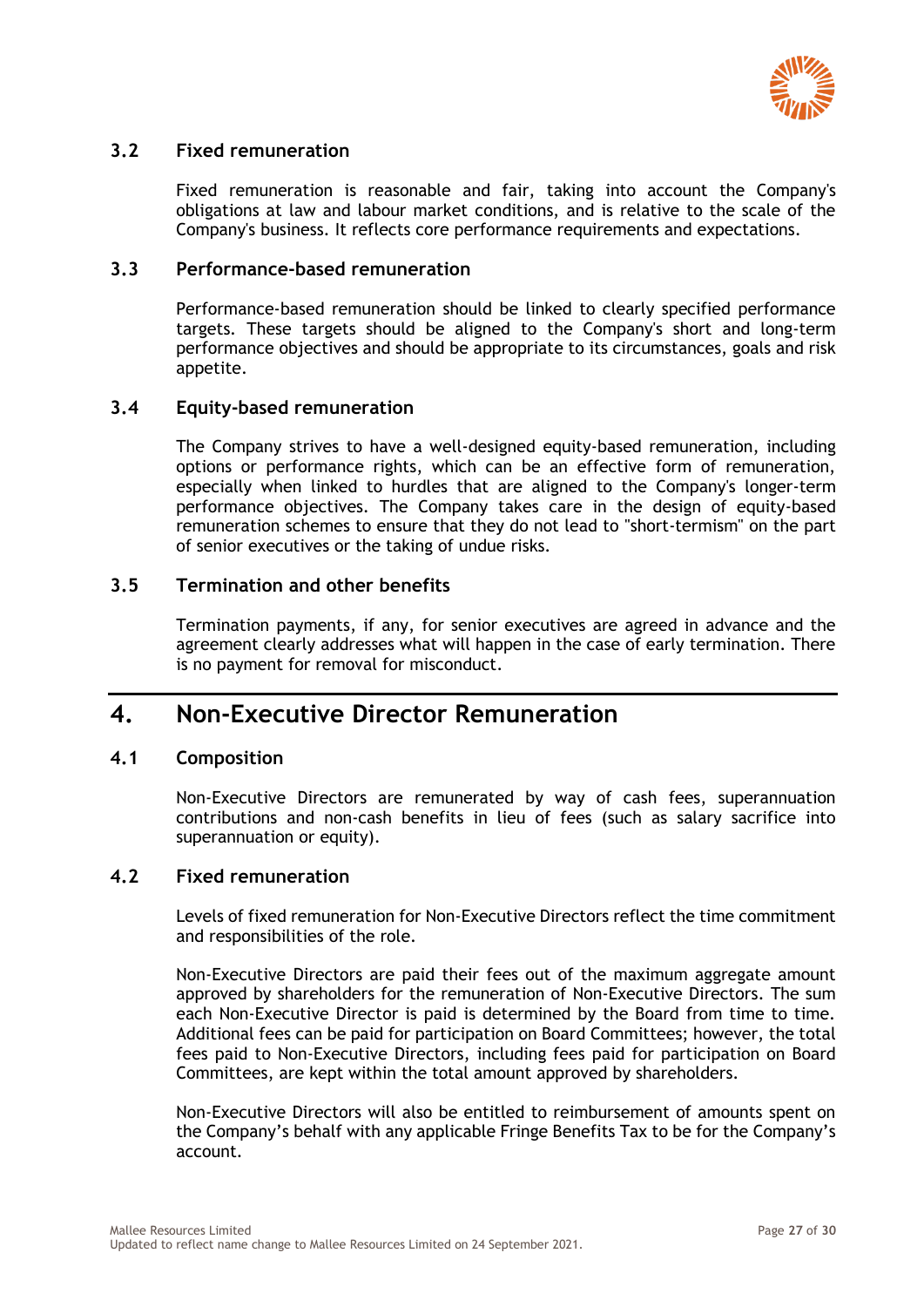

### <span id="page-27-0"></span>**4.3 Performance-based bonus**

Non-executive Directors do not receive performance-based remuneration, other than equity-based remuneration set out in 4.4 below, as it may lead to bias in their decisionmaking and compromise their objectivity.

### <span id="page-27-1"></span>**4.4 Equity-based remuneration**

It is generally acceptable for Non-Executive Directors to receive securities, including Performance Rights, as part of their remuneration, which may be subject to performance hurdles, to align their interests with the interests of other security holders.

### <span id="page-27-2"></span>**4.5 Superannuation benefits**

Non-Executive Directors should not be provided with retirement benefits other than superannuation. The Company's Non-Executive Directors are entitled to statutory superannuation.

## <span id="page-27-3"></span>**5. Director and Senior Executive Development**

The Company is committed to continuing development of its Directors and senior executives. In line with this commitment, there is an expectation that all Directors and the CEO/MD will commit to some professional development each year. The Board approves an annual budget of \$10,000 per Director to encourage Directors to participate in training and development programs including programs relevant to CPD commitments applicable to membership of approved professional bodies. Any Director wishing to undertake either specific directorial training or personal development courses is expected to approach the Chair for approval of the proposed course. Development may be in both governance and governance processes or in the Company's industry.

## <span id="page-27-4"></span>**6. Director Induction**

New directors will undergo an induction process in which they will be given a full briefing on the Company. This will include meeting with key executives, tours of the premises, an induction package and presentations. Information conveyed to the new Director will include:

- (a) details of the roles and responsibilities of a Director with an outline of the qualities required to be a successful Director;
- (b) formal policies on Director appointment as well as conduct and contribution expectations;
- (c) details of all relevant legal requirements;
- (d) access to a copy of the Board Charter;
- (e) guidelines on how the Board processes function;
- (f) details of past, recent and likely future developments relating to the Board including anticipated regulatory changes;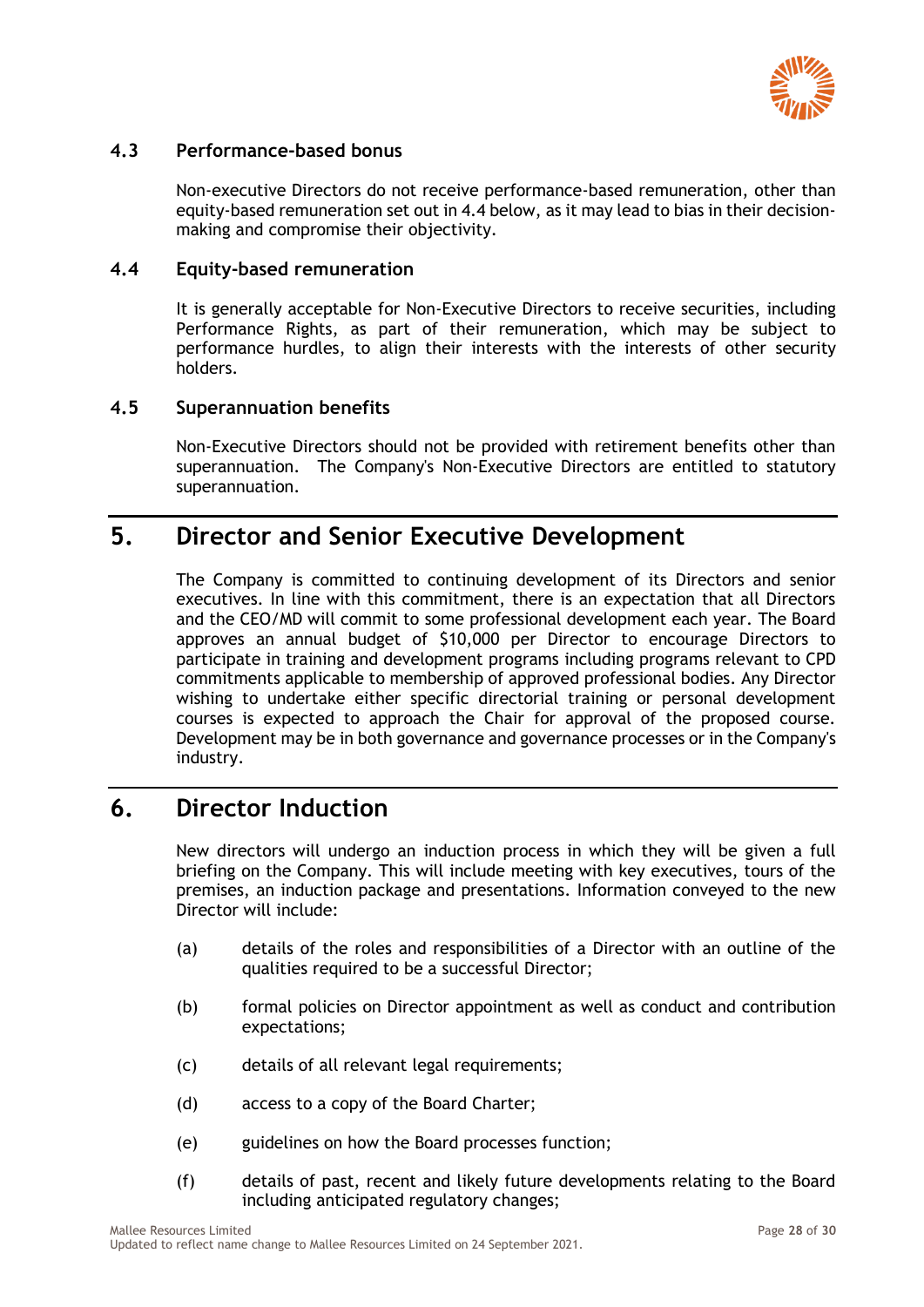

- (g) background information on and contact information for key people in the organisation including an outline of their roles and capabilities;
- (h) an analysis of the company
- (i) a synopsis of the current strategic direction of the Company including a copy of the current strategic plan and annual budget;
- (j) access to a copy of the Constitution of the Company; and
- (k) Directors Deed of Indemnity and Right of Access to Documents, if applicable.